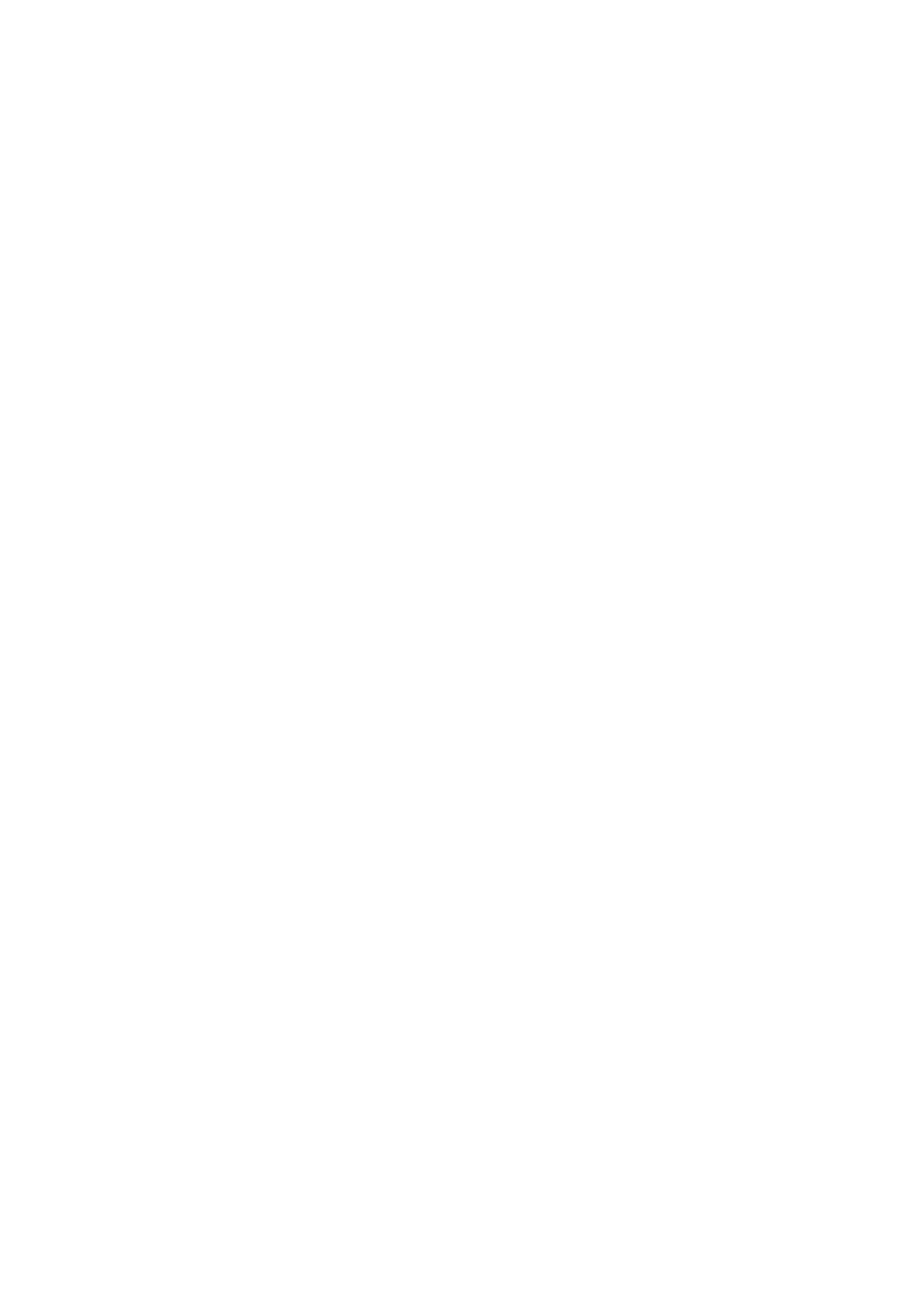# **Contents**

| <b>Introduction</b>                                                                                                                      | 4  |
|------------------------------------------------------------------------------------------------------------------------------------------|----|
| <b>Report Card</b>                                                                                                                       | 6  |
| <b>Progress Report</b>                                                                                                                   | 9  |
| Clarifying the future size and shape of the Civil Service<br>1.                                                                          | 9  |
| 2.<br>Improving policy making capability                                                                                                 | 14 |
| 3.<br>Implementing policy and sharpening accountability                                                                                  | 18 |
| 4.<br>Building capability by strengthening skills, deploying talent and<br>improving organisational performance across the Civil Service | 22 |
| 5.<br>Creating a modern employment offer for staff that encourages<br>and rewards a productive, professional and engaged workforce       | 27 |
| <b>Further Actions</b>                                                                                                                   | 31 |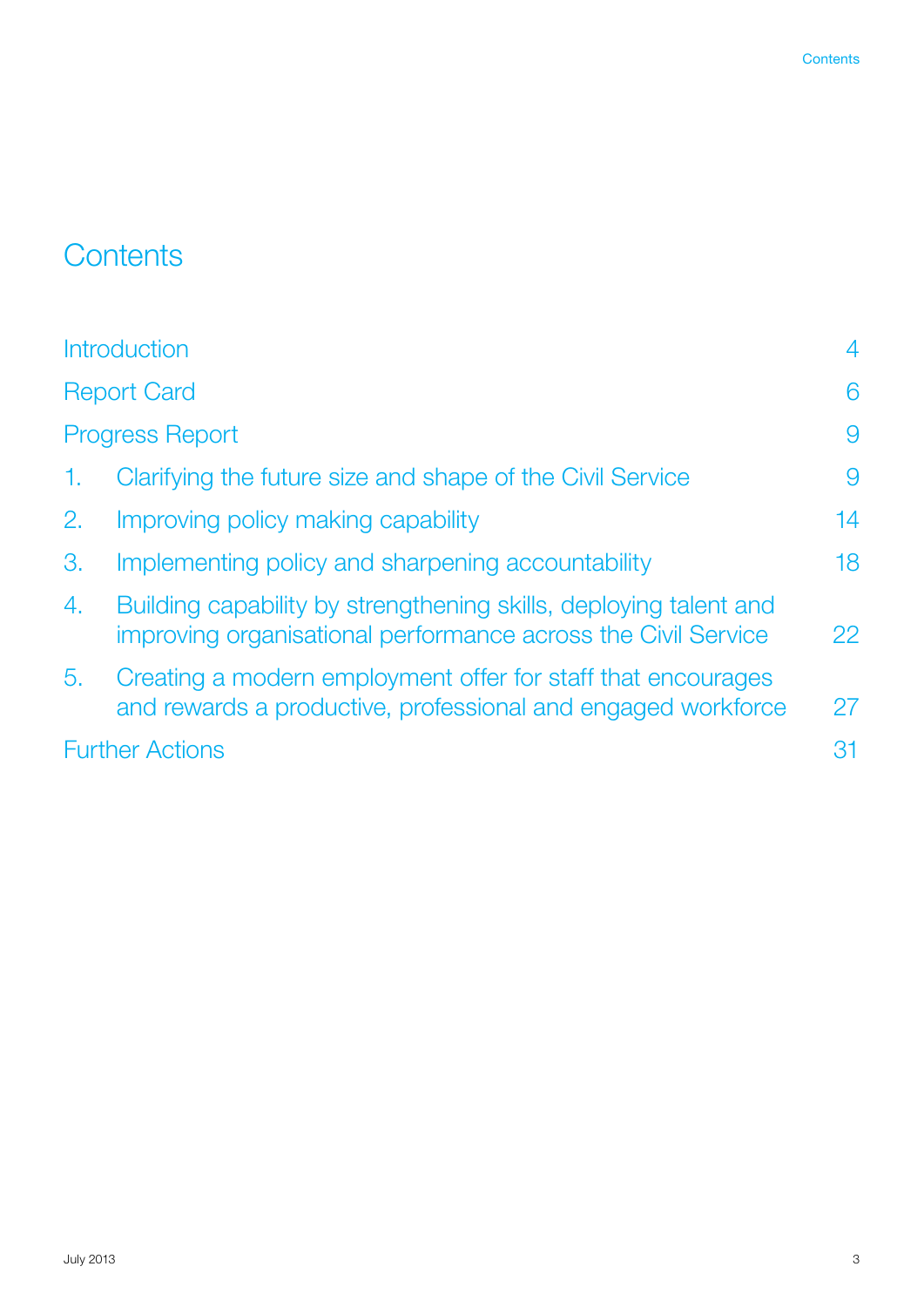## **Introduction**

Britain is in a global race and to compete we need a world-class, 21st Century Civil Service supporting the wellbeing, security and prosperity of the country.

Following a smooth transition in 2010 to the first coalition in the UK for decades, the Civil Service has helped the Government begin to deliver its comprehensive and ambitious Programme for Government<sup>1</sup>, while implementing a substantial reduction in administration costs and headcount. Today, the Civil Service is smaller than at any time since the Second World War and, as a result, productivity has improved markedly since 2010.

At its best, the support provided by the Civil Service to Ministers is world class – responsive, objective, evidencebased, creative and practical – and it is capable of running operations and delivering large-scale change to match. With this support, the Government has been able to design, and implement, far-reaching economic and public service reforms. The Civil Service Reform Plan, a cross-government transformation programme, has run alongside the substantive change activity being driven by individual departments. This has been a significant undertaking – perhaps one we initially under-estimated – and has itself illustrated the challenges of becoming more corporate within a federated structure.

Notwithstanding significant advances, the UK's fiscal deficit remains too high, and there is continuing scope for radical cost reductions and performance improvements in many parts of the Civil Service. Support for reform is very widespread, welcomed by all political parties and civil servants themselves – who experience the day-today frustrations of an organisation where too often the whole can be less than the sum of its parts. Civil servants deserve better working conditions, the public deserve better public services, and taxpayers deserve better value for money.

It is vital, then, to accelerate the programme of Civil Service Reform that we launched one year ago.

The Reform Plan set out a series of specific, practical actions which – taken together and fully implemented – can be expected to create a Civil Service fit for the future: faster, flatter, focused on outcomes not process, more accountable for delivery, more capable, more commercial, more digital, more effective in delivering projects and managing performance, more open, with modern terms and conditions, smaller and more unified. This was, and is, a vision endorsed and supported by all.

It would be tempting to put a rosy gloss on progress. But we intend that the Civil Service for the 21st Century will be open and honest, with a culture of continuous improvement to help us become more effective and responsive. In May we published for the first time the Major Project Authority's report, including the RAG ratings. This kind of transparency, self-criticism and openness is uncomfortable, both for Ministers and civil servants. But it is important in order to build trust in what we say. So this report pulls no punches.

Some of the actions, by their very nature, could not be expected to deliver a significant impact for many months. Indeed, some – such as the re-engineering required to digitally transform 25 significant public-facing services – will take to the end of this Parliament for the public to see the full benefits.

But this report makes clear our joint assessment that too little of what was set out to be delivered by this point has been fully executed. This should not cloud the fact that we have made significant progress in some areas, both in the cross-governmental reform programme and individual departments. Neither should it be seen as a criticism of the thousands of civil servants who, day in and day out, dedicate themselves to serving the public and supporting

<sup>1</sup> https://www.gov.uk/government/uploads/system/uploads/attachment\_data/file/78977/coalition\_programme\_for\_government.pdf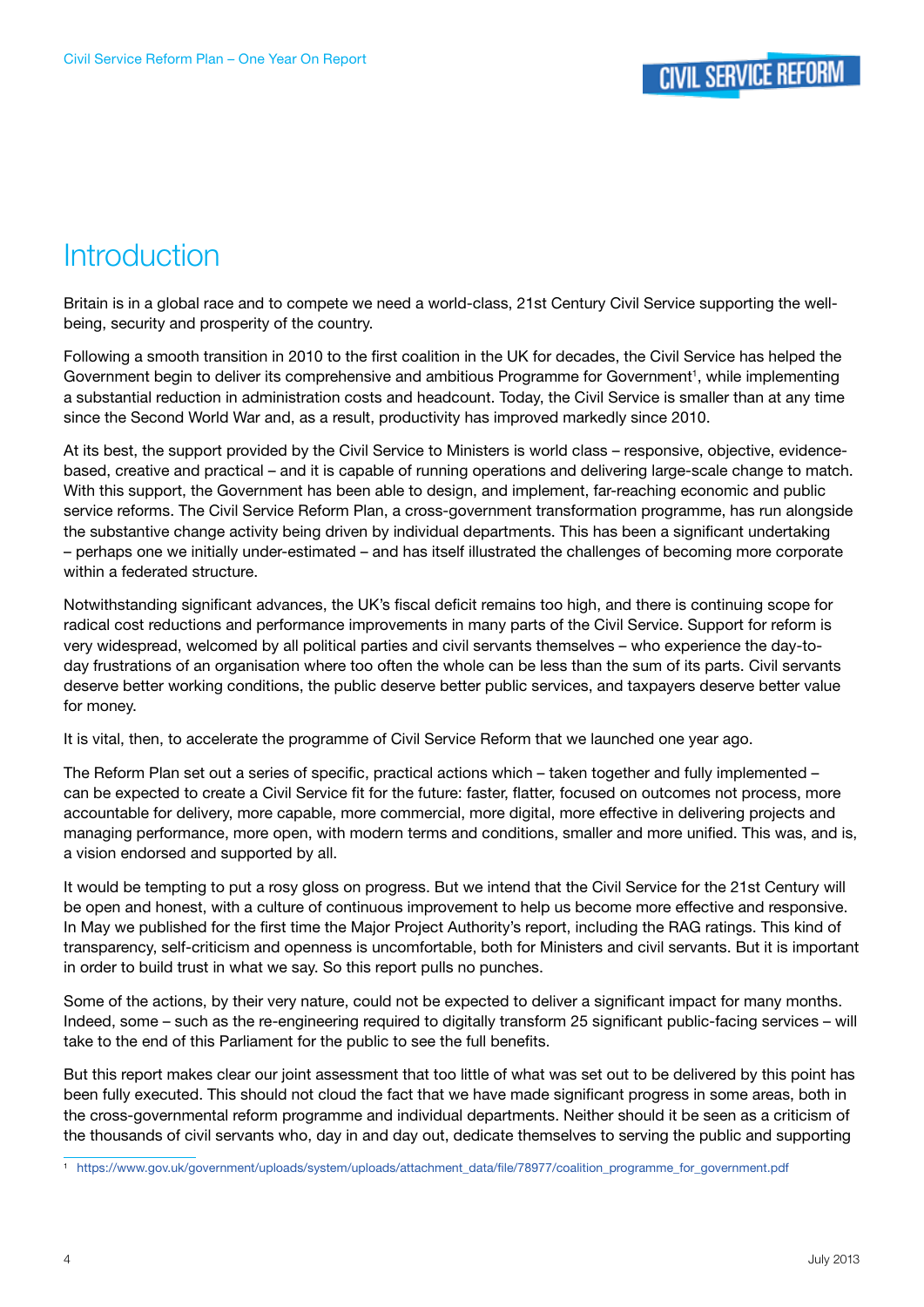the Government in its day-to-day work. It is if anything a criticism of ourselves as leaders. Following publication last summer, we were too slow to mobilise. In particular, we did not identify clear leadership or adequate resources for the actions. This has now been addressed and gives us confidence that the pace of delivery can increase.

Despite the very best endeavours of many people, the delivery of the Reform Plan to date has been held back by some of the very things that it was designed to address – weaknesses in capability, lack of clear accountability, and delivery discipline. We have learnt the importance of moving forward as a unified Civil Service, and that there should be no hiding place for those failing to deliver.

We are committed that, in the year ahead, we will pick up the pace on delivery and build on the momentum that is already beginning to be felt. We will drive the Reform Plan actions to a successful conclusion – with a singleminded focus on those actions which can be expected to realise the most significant benefits for taxpayers.

Realising our collective ambition for reform will take a team effort. The persistent commitment and sponsorship of Ministers and Permanent Secretaries, the challenge and insight of the Non-Executive Directors and, most importantly, the energy, passion and drive of all civil servants, will be needed to bring the Reform Plan to life and build a truly exceptional Civil Service, delivering the best for Britain. Today, we re-commit ourselves to achieving that goal.

francis A sude.

Rt Hon Francis Maude. Notified the Sir Bob Kerslake, Sir Bob Kerslake, Minister for the Cabinet Office **Head of the Civil Service Head of the Civil Service** 

ante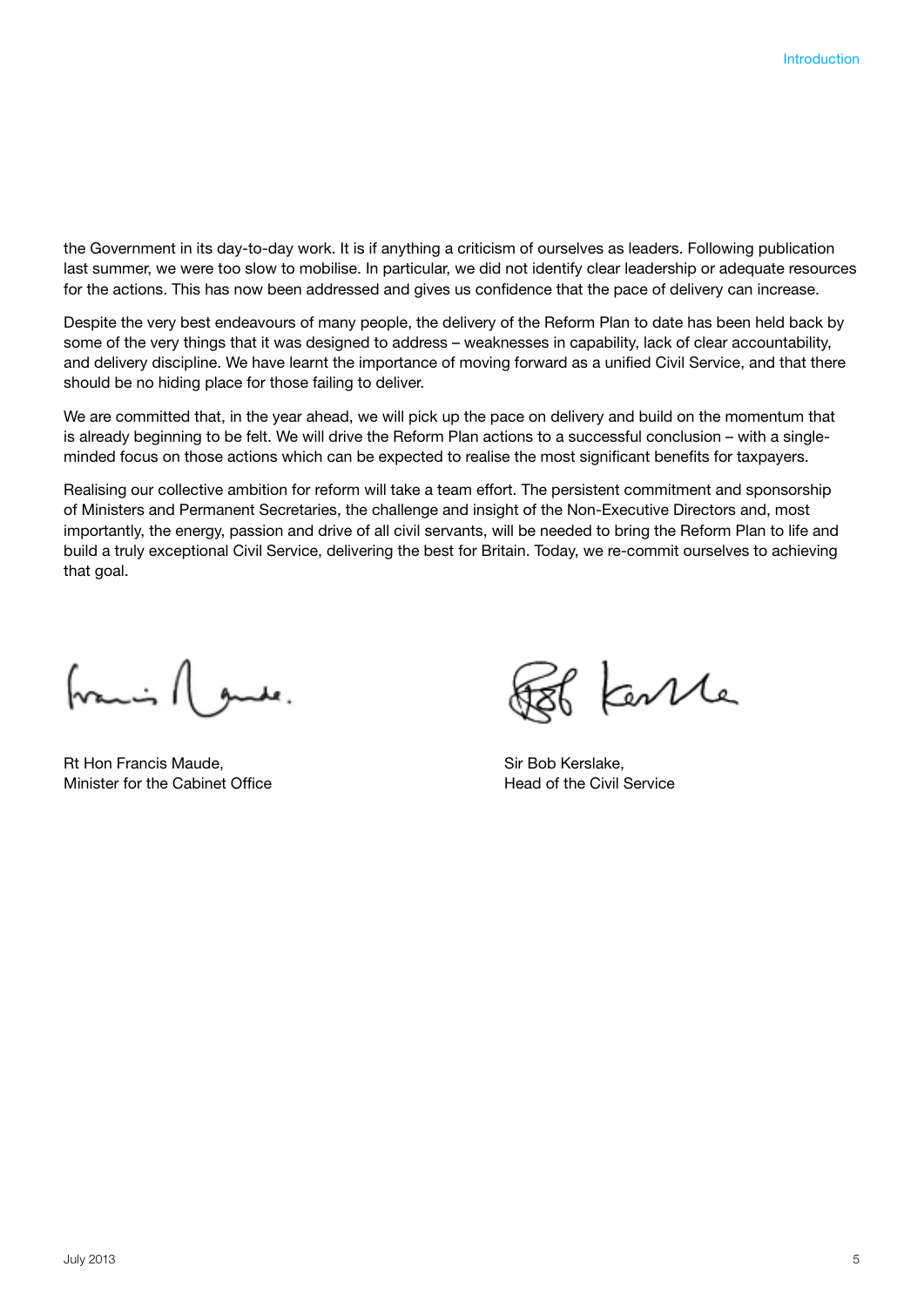# Report Card

The ratings in this report reflect both whether the specific commitments and milestones in the Civil Service Reform Plan were met and, for those actions not yet complete, whether implementation is progressing according to plan. The progress update text provides an explanation for the rating.

| Rating | <b>Definition</b>                                                                                         |
|--------|-----------------------------------------------------------------------------------------------------------|
| Green  | Reform Plan commitment delivered and/or on track to implement                                             |
| Amber  | Delivery of Reform Plan commitment moderately delayed and/or implementation moderately<br>off track       |
| Red    | Delivery of Reform Plan commitment significantly delayed and/or implementation significantly<br>off track |

|                | <b>Action</b>                                                                                                       | <b>Progress</b>                                                                                                                                                                                                                                                                                                                                                   |  |
|----------------|---------------------------------------------------------------------------------------------------------------------|-------------------------------------------------------------------------------------------------------------------------------------------------------------------------------------------------------------------------------------------------------------------------------------------------------------------------------------------------------------------|--|
| 1              | Implementing new<br>models to deliver public<br>services                                                            | In October 2012, we completed the review to identify further models,<br>including mutuals, cooperatives, joint ventures and other commercial<br>models. A pipeline of projects is on track to deliver within this<br>Parliament.                                                                                                                                  |  |
| $\overline{2}$ | Becoming digital by<br>default, moving more<br>services online                                                      | We published digital strategies for government and individual<br>departments (except the Department for Communities and Local<br>Government) at the end of 2012. We are in the process of re-designing<br>and moving online 25 major public-facing services by March 2015.                                                                                        |  |
| 3              | Creating shared<br>transactional services<br>centres for government<br>(HR, finance, payroll,<br>procurement etc.)  | We are on track to deliver the necessary infrastructure for shared<br>services by the end of 2013. Further work is required to ensure that<br>departmental plans for transformation are implemented, so we can<br>realise the full potential for efficiency improvements during 2014/15.<br>We established seven shared communication "hubs" by December<br>2012. |  |
| 4              | Executing plans to<br>share expert services<br>across government<br>(legal, internal audit,<br>communications etc.) | We did not publish plans to share a wide range of services and<br>expertise (due in October 2012). We have made good progress in two<br>areas: legal and internal audit services. We have put in place plans to<br>develop commercial services. We have not yet started work to share<br>other services and so this will not be in place by October 2013.         |  |
| 5              | Opening up the policy<br>development process to<br>more external sources                                            | We are developing open policy making techniques, although our<br>starting point is less advanced than we thought. We have launched<br>the Contestable Policy Fund, breaking the Civil Service monopoly on<br>policy advice. The Head of the Policy Profession will lead the work to<br>embed a consistently more open approach to policy making.                  |  |
| 6              | Ensuring administrative<br>resources match the<br>Government's priorities                                           | In November 2012, the Department for Education completed its zero-<br>based review. Building on this, we are starting to develop a cross-<br>government approach to ensuring resources are matched to ministerial<br>priorities. From September 2013, Ministers will lead a resource<br>prioritisation process on a quarterly basis in their departments.         |  |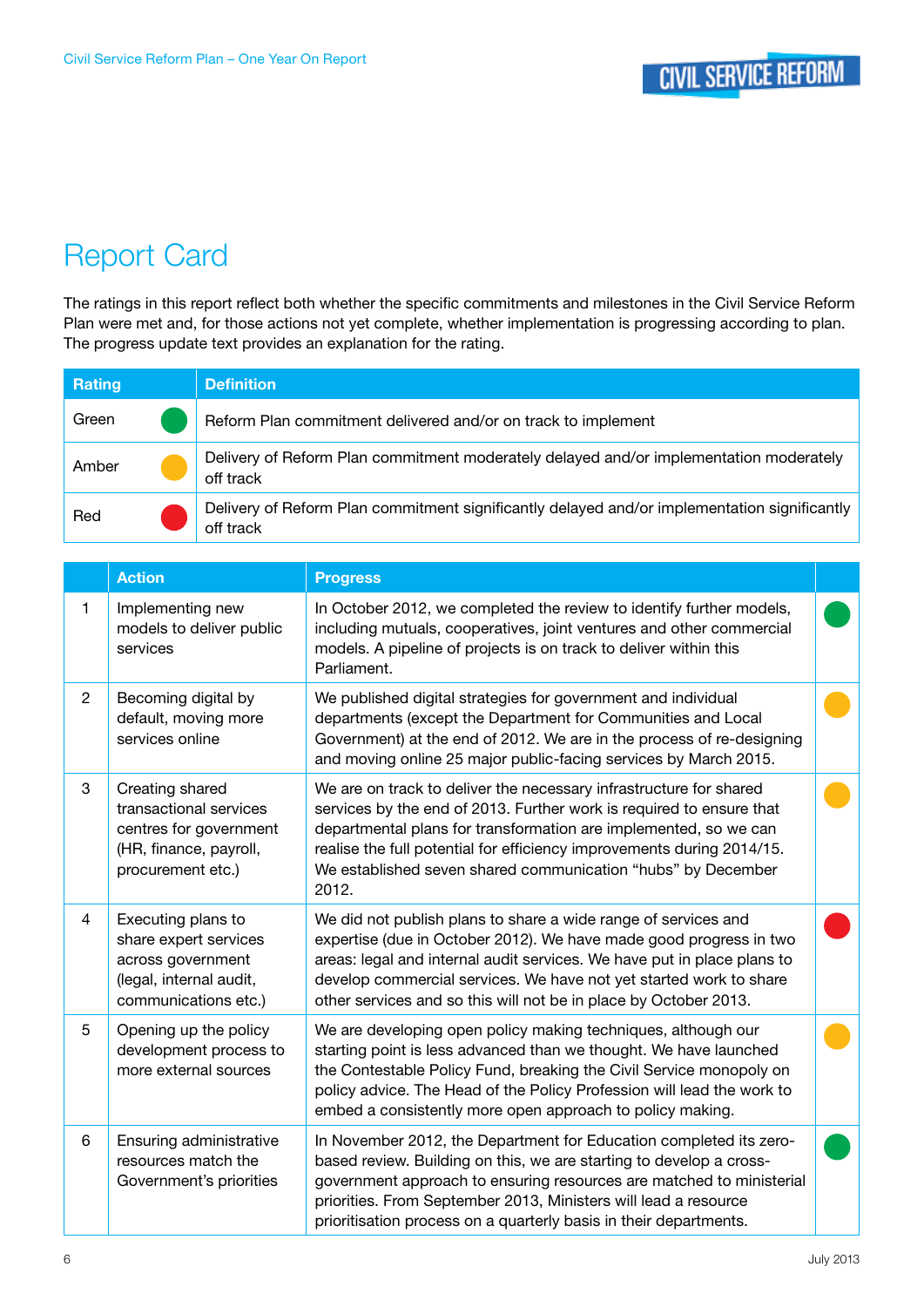|                | <b>Action</b>                                                                              | <b>Progress</b>                                                                                                                                                                                                                                                                                                                                                                                                                                           |  |
|----------------|--------------------------------------------------------------------------------------------|-----------------------------------------------------------------------------------------------------------------------------------------------------------------------------------------------------------------------------------------------------------------------------------------------------------------------------------------------------------------------------------------------------------------------------------------------------------|--|
| $\overline{7}$ | Ensuring staff have up-<br>to-date policy skills and<br>tools                              | We have launched a cross-government policy curriculum. We<br>are establishing six What Works centres. We have improved the<br>Government's horizon-scanning and implementation capabilities. The<br>Head of Policy Profession and the new National What Works Advisor<br>will lead the drive to embed and exploit the tools that have been<br>developed.                                                                                                  |  |
| 8              | Improving delivery of<br>major projects                                                    | Overall the Major Projects Authority (MPA), working with departments,<br>has made savings of £1.2 billion in 2012/13 and improved the rate<br>of successful project delivery. The new Major Projects Leadership<br>Academy is world class. However, we need to do much more<br>to reduce and manage Senior Responsible Officer turnover and<br>implement effective succession planning to increase civil service<br>capability to deliver major projects. |  |
| 9              | Improving corporate<br>management information<br>(MI)                                      | We established a cross-government MI system in October 2012.<br>Departments are submitting quarterly returns but the data is not of the<br>requisite quality and consistency to enable comparison of operational<br>performance across government. We need to do more work to<br>enhance data quality, embed MI in departmental decision making and<br>improve department specific MI.                                                                    |  |
| 10             | Sharpening the<br>accountability of<br><b>Permanent Secretaries</b>                        | We will publish shortly a new version of Managing Public Money,<br>setting out the responsibilities of Permanent Secretaries in relation to<br>major projects and the expectation that former Accounting Officers will<br>give evidence to Select Committee hearings as required.                                                                                                                                                                         |  |
| 11             | <b>Strengthening Ministers'</b><br>role in appointments of<br><b>Senior Civil Servants</b> | The Civil Service Commission published new guidance in December<br>2012 formalising ministerial involvement in Permanent Secretary<br>appointments. Working with the Commission, we will review the<br>guidance later this year to see how the changes are working in<br>practice, before concluding whether legislation is required.                                                                                                                     |  |
| 12             | Establishing a<br>Capabilities Plan to fill<br>Government's skills gaps                    | We published a high-level Capabilities Plan, six months later than<br>planned. Lack of resources has hindered implementation, with no<br>detailed plan in place to implement what is needed. We will finalise<br>the implementation plan shortly and have the full team in place by<br>September 2013.                                                                                                                                                    |  |
| 13             | Developing and managing<br>the future leadership of<br>the Civil Service                   | We started by improving and extending the existing talent<br>programmes. Later this month, we are launching the Civil Service High<br>Potential Stream to match talent to business need. In April 2013, we<br>introduced common promotion standards for the whole Civil Service<br>(four months later than planned). Significant work is underway to<br>embed the new cross-government approach to talent management.                                     |  |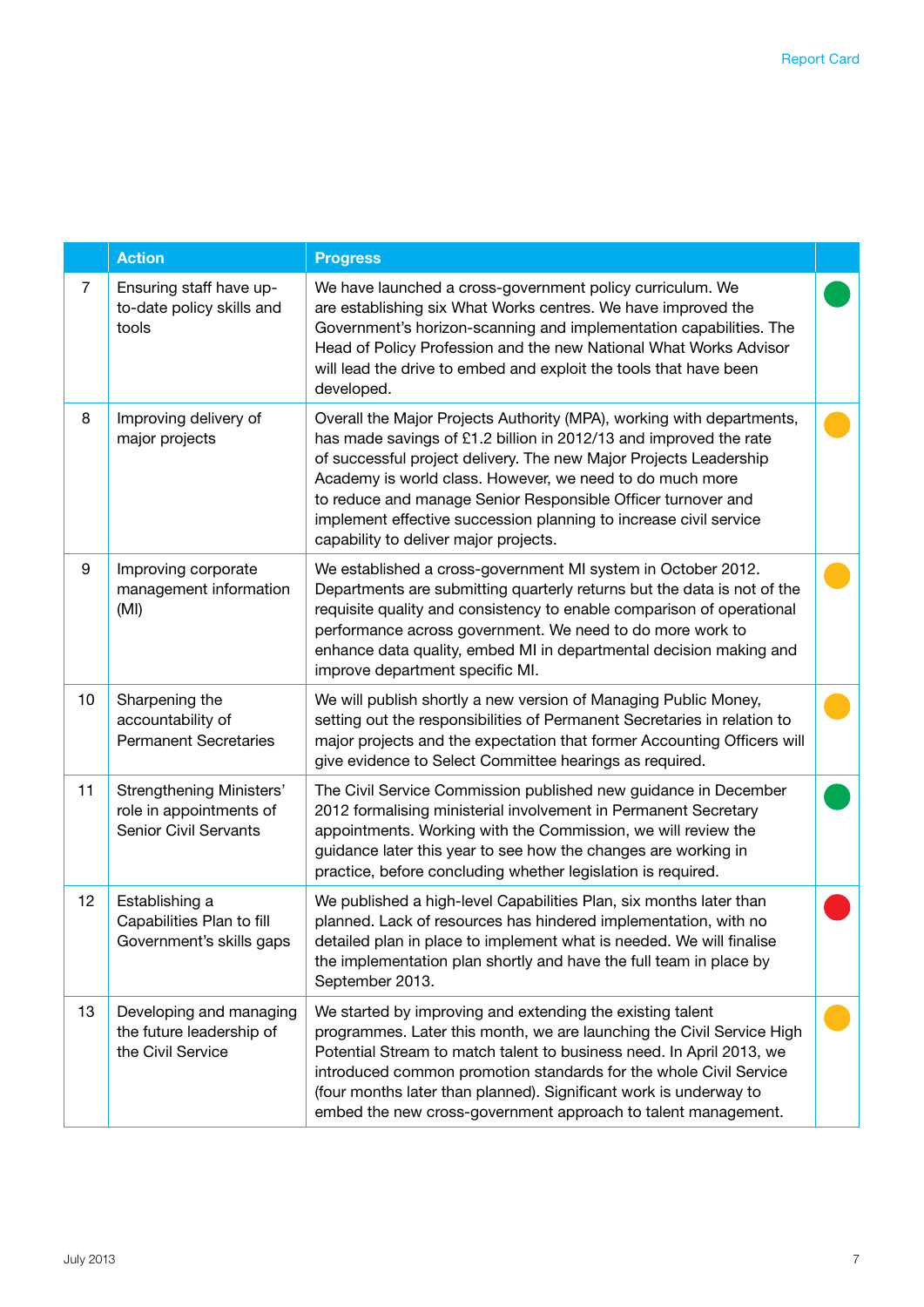|      | <b>Action</b>                                                                                  | <b>Progress</b>                                                                                                                                                                                                                                                                                                                                                                                                                                                            |  |
|------|------------------------------------------------------------------------------------------------|----------------------------------------------------------------------------------------------------------------------------------------------------------------------------------------------------------------------------------------------------------------------------------------------------------------------------------------------------------------------------------------------------------------------------------------------------------------------------|--|
| 14   | Increasing secondments<br>and interchange with the<br>private sector                           | Progress on this action is delayed as we did not identify resources to<br>put in place a clear strategy. We have now put in place a small team to<br>build and manage relationships with private sector partners, organising<br>secondments across the whole Civil Service.                                                                                                                                                                                                |  |
| 15   | Increasing commercial<br>and operational<br>experience amongst<br><b>Permanent Secretaries</b> | We updated the role specification for Permanent Secretaries in June<br>2012, setting the expectation that future appointees to delivery<br>departments will have commercial and/or operational experience.                                                                                                                                                                                                                                                                 |  |
| 16   | Introducing a new<br>model of Departmental<br>Improvement Planning                             | We agreed the new model for improvement planning in September<br>2012 and are now piloting it in five departments, with a view to full<br>adoption in all departments by April 2014.                                                                                                                                                                                                                                                                                       |  |
| 17i  | Creating a modern<br>employment offer for staff                                                | Following a rigorous review, we are implementing changes to terms<br>and conditions, phased from April 2013 to October 2014. In the first<br>instance, these can only apply to new entrants and existing staff on<br>promotion. We have implemented new cross-government frameworks<br>to improve performance management, tackle poor performance and<br>enhance learning and development opportunities.                                                                   |  |
| 17ii | Creating a modern<br>workplace                                                                 | Some departments have made good progress in enhancing the<br>workplace in line with local plans for estate rationalisation. However,<br>we are only just starting cross-government work. We are putting<br>resources and an implementation plan in place. Changes should be<br>felt on the ground later this year. We will be taking much more action<br>to address IT issues for civil servants, which remain one of the greatest<br>frustrations for staff.              |  |
| 18   | Improving the Civil<br>Service culture and<br>behaviours                                       | Culture and behaviours will undoubtedly be changing, as a<br>consequence of other actions in the Reform Plan. For the first time,<br>a cross-government competency framework is now in place, with<br>five early adopters being evaluated to inform implementation in all<br>departments from April 2013. We want to go further by developing a<br>longer-term vision for a reformed Civil Service, including changes to<br>organisational structures and ways of working. |  |

The UK Civil Service serves three governments: the national Government in Westminster and the Governments of Scotland and Wales, and it must ensure it meets the needs of each. The Governments of Scotland and Wales have separately developed complementary reform plans. The Northern Ireland Civil Service has been a separate organisation since 1921.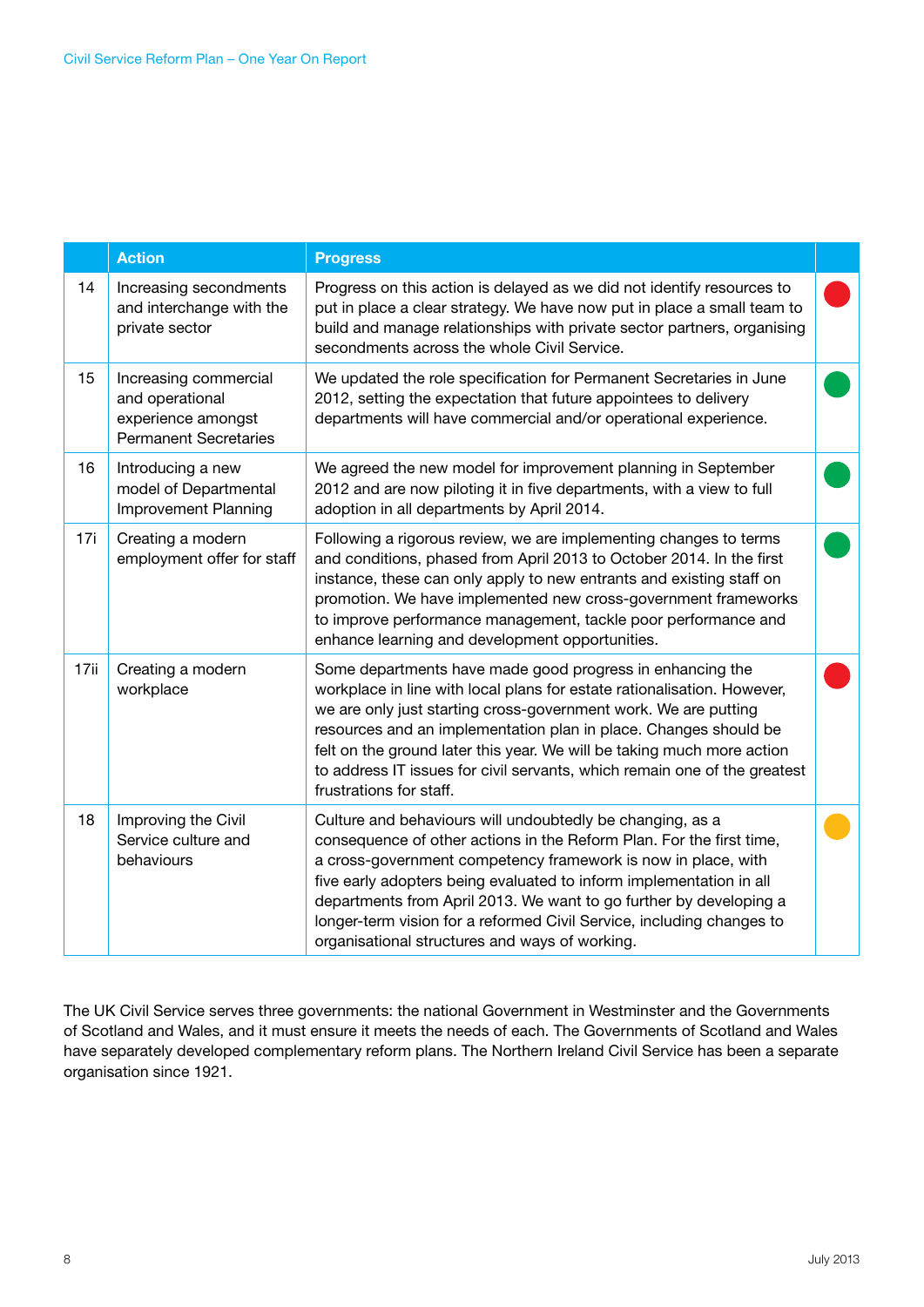# Progress Report

## Chapter 1 – Clarifying the future size and shape of the Civil Service

## In June 2012 we said....

The Civil Service will become smaller and more strategic. The organisational model of the Civil Service will need to adapt if it is to successfully reform. With 17 main departments varying greatly in size, the Civil Service will need a much stronger corporate leadership model, and much more sharing of services and expertise, if it is to deliver the step change in efficiency needed. It needs to use different delivery models where doing so will achieve better outcomes or lower costs. It needs to transform the delivery of services to users, moving to a Digital by Default approach.

#### **Key actions to achieve this were:**

- **implementing new models to deliver public services;**
- **becoming digital by default, moving more services online;**
- **creating shared transactional services centres for government; and**
- **executing plans to share expert services across government.**

**Action 1:** Complete by October 2012 the review led by the Cabinet Office to identify some further examples of changes in delivery models which can be implemented in this Parliament, taking account of major departmental change programmes already underway. This review is focusing on operational and transactional services currently undertaken by in-house civil servants, examining mutual, commissioning and digital options.

**Progress summary:** In October 2012, we completed the review to identify further models, including mutuals, cooperatives, joint ventures and other commercial models. A pipeline of projects is on track to deliver within this Parliament.

#### Supporting detail

We have a specialist team in the Cabinet Office to support departments to identify and implement new ways to deliver public services, including mutuals, co-operatives, joint ventures and other commercial models. Good progress has been made to build a pipeline of projects, including:

- in July 2013, we formed a joint venture with Capita to promote the Best Management Practice (SWIRL), portfolio of intellectual property (including ITIL® and PRINCE2®);
- we have launched a procurement process to identify a joint venture partner for the Behavioural Insights Team in a partnership with government and employees; and
- we have launched a procurement process to identify a joint venture partner to take a majority stake in the Independent Shared Service Centre 2 (ISSC2).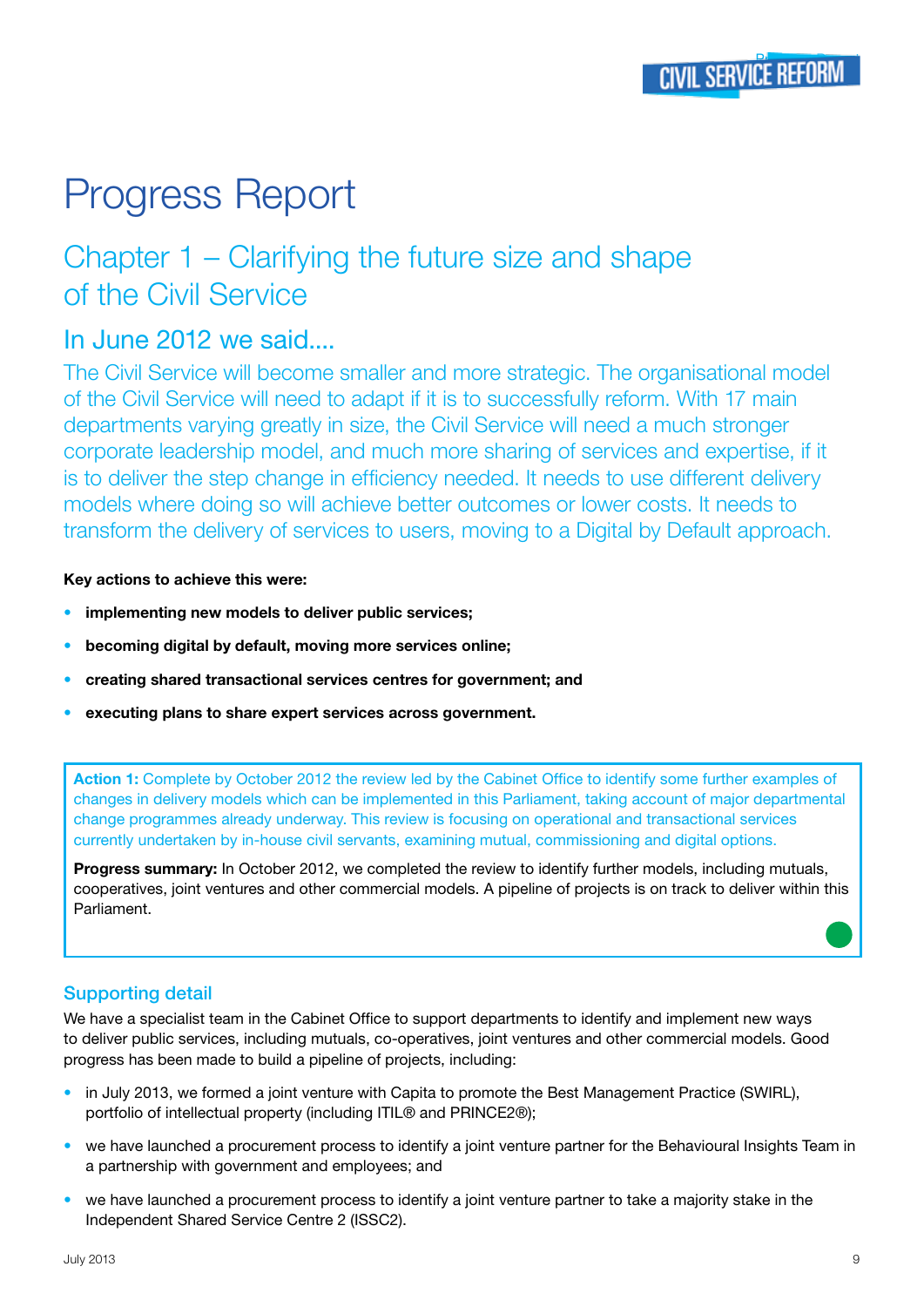#### Where do we go next?

We will continue to work with departments to make further progress on the portfolio of projects, and to maximise value from new models for the taxpayer. We will determine a new delivery model for the Defence Infrastructure Organisation through the bidding process that will conclude later in 2013. Later this year we will complete an objective, value-for-money assessment of whether Defence Equipment and Support activities should be delivered by a Government Owned, Contractor Operating (GoCo) entity or a public sector benchmark known as DE&S+ (Defence Equipment & Support +).

#### **Action 2:** Departments to publish plans for making services Digital by Default by the end of 2012.

**Progress summary:** We published digital strategies for government and individual departments (except the Department for Communities and Local Government) at the end of 2012. We are in the process of re-designing and moving online 25 major public-facing services by March 2015.

#### Supporting detail

The vast majority (82%) of the public are online, but only slightly more than 50% have used government services or information online.<sup>2</sup> The Government Digital Service (GDS) is leading the transformation needed to become "digital by default".

*"The Government Digital Service is a team that uses digital technology, user-centred design and organisational change to be a powerful force of innovation. It will deliver better services but will also transform organisation structures. It might even help change citizens' relationship with Government."* 



Mat Hunter, Chief Design Officer, Design Council

There have been significant successes. GDS has made information much more accessible to the public.<sup>3</sup> In March 2013, we finished the transfer of all departmental web content to a single website, www.gov.uk.

GOV.UK won the Design Museum's "Design of the Year Award", beating the Shard and the Olympic Torch. On average, the website is getting one million hits a day. It has also saved the taxpayer £42 million by replacing Directgov and BusinessLink with GOV.UK, a cost reduction of 72%.4

In the departmental digital strategies, we identified a first wave of 25 exemplar services which will be transformed by March 2015 (see below).<sup>5</sup> Between £1.7 and £1.8 billion could be realised as total annual savings to the Government and service users, by shifting departmental transactional services from offline to digital channels.<sup>6</sup>

<sup>2</sup> http://publications.cabinetoffice.gov.uk/digital/research/

<sup>3</sup> http://publications.cabinetoffice.gov.uk/digital/strategy/government-digital-strategy.pdf

<sup>4</sup> https://www.gov.uk/government/uploads/system/uploads/attachment\_data/file/204603/FINAL\_12\_13\_ERG\_annual\_report.pdf

<sup>5</sup> http://publications.cabinetoffice.gov.uk/digital/#departmental-strategies

<sup>6</sup> http://publications.cabinetoffice.gov.uk/digital//efficiency/#fn:2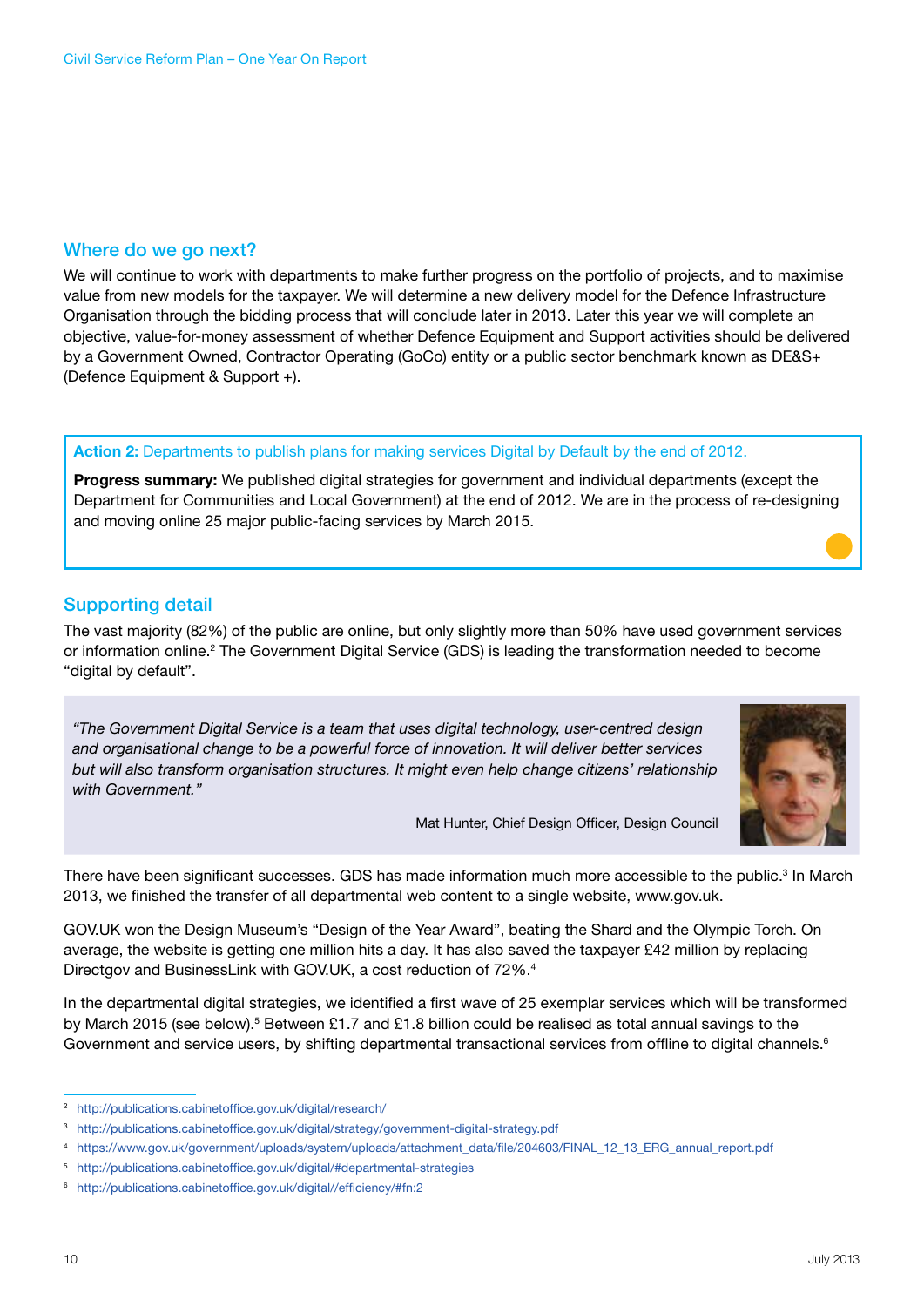#### 撼 Department for Business **Innovation & Skills**

**The Insolvency Service** – Redundancy Payments

**Intellectual Property Office** – Patent Applications and Renewals

**Land Registry** – Digital Service Delivery

**Apprenticeships** – National Apprenticeship Service

**Student Loans Company** – Student Loans Company



**UK Border Agency** – E-Gates at the Border

**Disclosure & Barring Service** – Criminal Record Checking **Service** 

**Identity & Passport Service** – Visitor Visa Application

心 Department for Environment Food & Rural Affairs

**Rural Payments Agency** – Common Agricultural Policy Delivery Programme

**Environment Agency** – Waste registration & Applications

– Vehicles Online Logbook – Personalised Registration – Integrated Enquiries Platform

**DVLA**

心

Department for Transport

欢多 Ministry of Justice

**HM Prison Service** – Prisoner Visits Booking

#### **HM Courts & Tribunals Service**

– Civil Claims – Fee Payments

- **Office of the Public Guardian**
- Lasting Power of Attorney

ぷ Department for Work & Pensions

- Carer's Allowance
- Personal independence payment
- Universal Credit



- PAYE online
- Paperless Self Assessment
- Tax for My Business
- Agent Online Self-Service



– Electoral Registration Transformation Programme

Where do we go next?

The Civil Service has skills gaps which are putting at risk our digital transformation. GDS will work closely with departments to build digital skills urgently across the Civil Service to help mitigate this. For example, GDS has recently provided tailored support to nine departments for the recruitment of their Chief Digital Officers, Chief Technology Officers and other senior technology roles. It has also provided direct support in the recruitment of others groups of digital specialists through its recruitment hubs.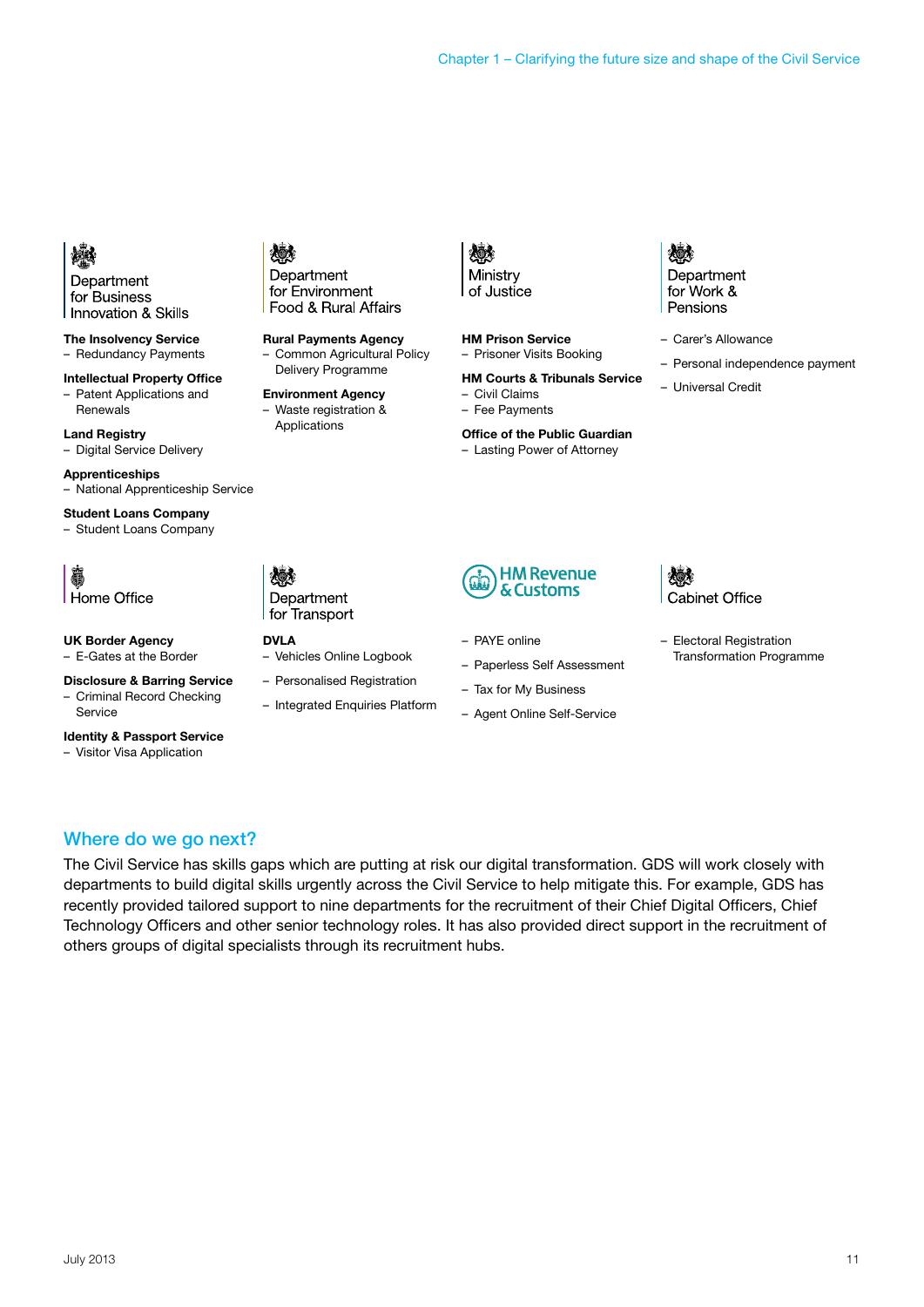**Action 3:** Execute the current programme to create five centres for transactional services (i.e. finance, payroll, HR, procurement) creating the necessary infrastructure by the end of 2013, with full delivery of the programme by 2014 with potential cost savings of £600 million a year. We will execute plans for seven shared communications hubs by the end of 2012.

**Progress summary:** We are on track to deliver the necessary infrastructure for shared services by the end of 2013. Further work is required to ensure that departmental plans for transformation are implemented, so we can realise the full potential for efficiency improvements during 2014/15. We established seven shared communication "hubs" by December 2012.

#### Supporting detail

In December 2012, the Government published its strategy for departments and arm's-length bodies to work together to share back-office functions.<sup>7</sup> By consolidating these services into five shared centres, we will deliver savings of £128 million a year from 2015/16. There was little progress between 2004, when Sir Peter Gershon recommended moving in this direction, and 2012. In the last year there has been a significant acceleration and work is now proceeding at pace.

We have established seven shared communications "hubs" as a means of efficiently organising our communication operations, spend and people. These facilitate joint working and enable multiple departments or bodies to collaborate on campaigns to the same target audiences.

#### Where do we go next?

Cabinet Office will operate a Crown Oversight function to ensure the necessary benchmarks are reached to enable real, meaningful savings of between £400 million and £600 million. Our priority now is to increase significantly the pace on implementation, ensure we deliver on our stretching timetable, and finalise departments' detailed migration plans.

There is much more work to be done to realise the communication hub structure's full potential. In 2013/14, we will focus on collectively identifying and formalising improvements to how departments contribute to a more effective operating model across all government communication.

<sup>7</sup> https://www.gov.uk/government/uploads/system/uploads/attachment\_data/file/83717/19284\_Next\_Generation\_3rd\_Online.pdf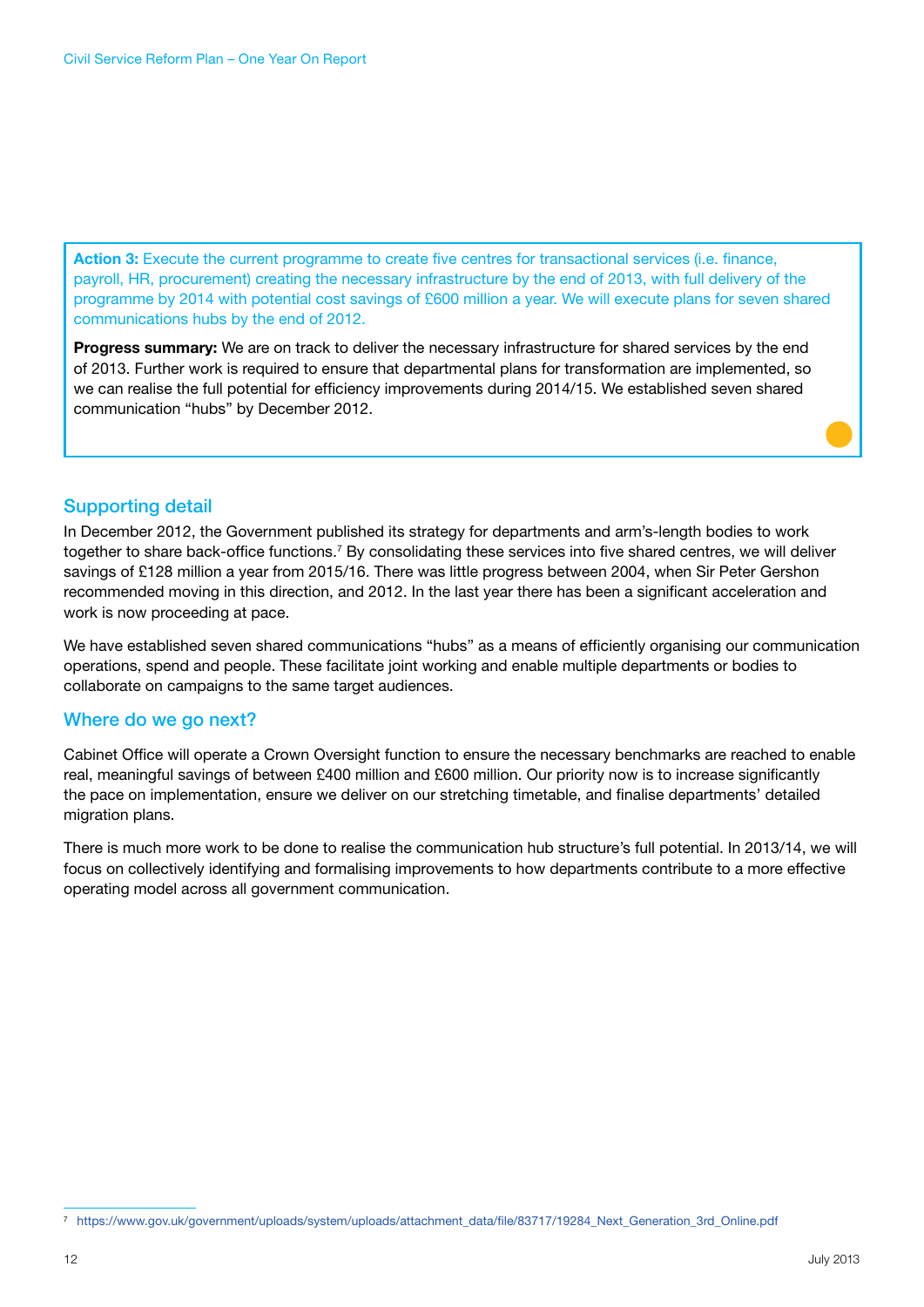**Action 4:** Publish by October 2012 and execute by October 2013 plans to share a wide range of other services and expertise, including legal services, internal audit, programme and project management resources and commercial contracting procurement skills. Sharing services should become the norm and all departments should expect to share some of these services. Smaller departments should no longer expect to maintain full free-standing operations in all these functions. In addition, the Cabinet Office will lead work on how far some policy and analytical services could be provided on a shared basis, building on the example of the Behavioural Insights Team and the Shareholder Executive, which provide specialist advice to departments on a shared basis.

**Progress summary:** We did not publish plans to share a wide range of services and expertise (due in October 2012). We have made good progress in two areas: legal and internal audit services. We have put in place plans to share commercial services. We have not yet started work to share other services and so this will not be in place by October 2013.

#### Supporting detail

If sharing services is to become the norm, we must significantly speed up progress on implementation.

We can record some success, for example on sharing legal services. The Treasury Solicitor's Department now delivers the vast majority of the Government's litigation and employment law work. We must apply this same level of energy and commitment to other expert services to increase their resilience, effectiveness and coherence.

We are creating an integrated commercial function for Government as part of a new and expanded central service which buys common goods and services once on behalf of the whole of government. Cabinet Office and HM Treasury have moved to this new service. We are also creating an expert Complex Transactions Team, to assist departments with buying and managing the delivery of complex IT services.

In terms of sharing policy resources, we are starting to establish a more experimental cross-government "Policy Lab", similar to international examples like Mindlab in Denmark.<sup>8</sup> This provides a unique environment allowing for real-world testing of new policies before implementation with those who will be directly affected.

#### Where do we go next?

We have already increased our level of ambition on Action 4, by extending its remit to grants, estates, facilities management and security vetting. We must now finalise and implement our plans for sharing expert services. Further action on sharing services is outlined later in this report.

<sup>&</sup>lt;sup>8</sup> http://www.mind-lab.dk/en/about\_mindlab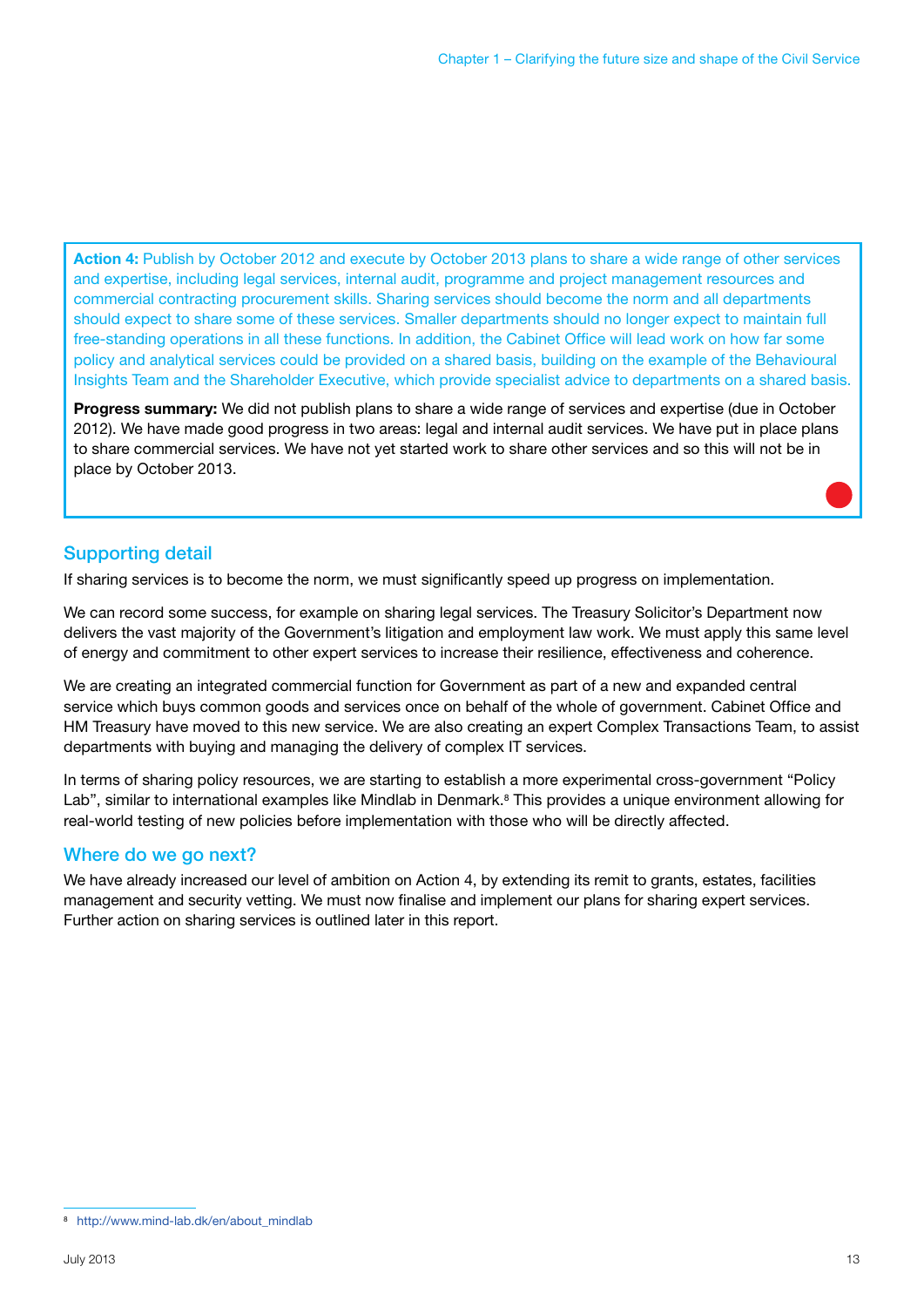## Chapter 2 – Improving policy making capability

## In June 2012 we said....

At its best policy making in the Civil Service can be highly innovative and effective, but the quality of policy advice is not always consistent or designed with implementation in mind. There must be a clear focus on designing policies that can be implemented in practice, drawing on a wider range of views and expertise. At the same time, policy makers must have the skills and tools they need to do their jobs. And they should have a clear understanding of what works based on robust evidence. Policy resources should be focused on ministerial priorities, while improving the ability to scan the horizon better for threats and opportunities ahead.

#### **Key actions to achieve this were:**

- **opening up the policy development process to more external sources;**
- **ensuring administrative resources match the Government's priorities; and**
- **ensuring staff have up-to-date policy skills and tools.**

Action 5: Open policy making will become the default. Whitehall does not have a monopoly on policy making expertise. We will:

- establish a clear model of open policy making: and
- pilot contestable policy making by establishing a centrally held match fund which can be used by Ministers to commission external policy development (for example, by academics and think tanks).

**Progress summary:** We are developing open policy making techniques, although our starting point was less advanced than we thought. We have launched the Contestable Policy Fund, breaking the Civil Service monopoly on policy advice. The Head of the Policy Profession will lead the work to embed a consistently more open approach to policy making.

#### Supporting detail

We are improving the quality of policy advice by promoting innovative thinking, challenging the status quo and introducing some contestability and competition. In taking the first steps to embed open policy making as the default, we have learnt that the scale of the challenge is greater than we had expected. Our starting point was less advanced than we thought.

The Reform Plan set out the components of open policy making. We have made some good progress on transparency, real-world testing and iteration, and established the principle of direct access to Ministers. Much more needs to be done on cross-boundary teams and joint accountability.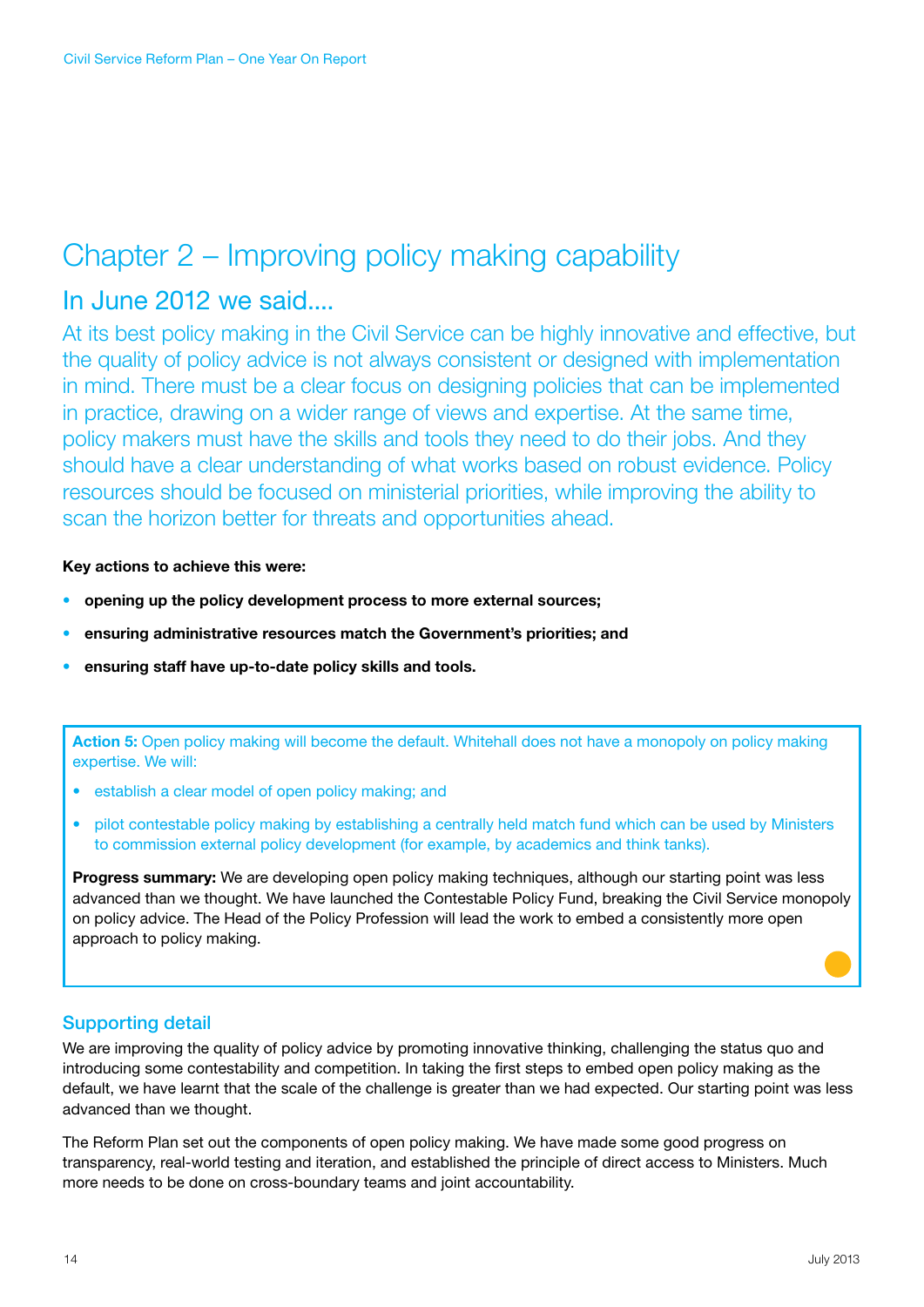Work is ongoing to establish an open policy-making model by promoting best practice case studies and practical guides, via a website for all policy makers, which will be implemented in July 2013. A new online publication called Civil Service Quarterly, showcasing innovative work by civil servants, will be launched this summer.

The Contestable Policy Fund is a significant step towards opening up the current civil service monopoly of policy advice to Ministers, allowing unmediated direct routes to Ministers. The fund has approved ten projects. The first piece of advice to be tendered competitively was a review of how civil services work abroad, with a particular focus on accountability arrangements. The contract was awarded to the Institute for Public Policy Research (IPPR) in September 2012. In line with our commitment to greater transparency of the evidence and data used in the policy making process, we published the report in June 2013.<sup>9</sup> The recommendations in IPPR's report contribute to the further actions outlined later in this report.

#### Where do we go next?

The Head of the Policy Profession will take personal responsibility for professionalising policy making and delivering open policy making as the default approach. This personal accountability will ensure that policy makers will use new tools, share best practice and work collaboratively with think tanks, academics and other organisations.

As part of our commitment to transparency and opening up the Civil Service, we will publish more of the evidence base that supports policy making. In addition, we will develop a model for conducting policy audits, building on existing good practice, which will allow us to revisit policy advice, assess its quality, review whether the risks materialised, and learn the lessons from implementation more effectively.

We will review the impact of the Contestable Policy Fund, once a sufficient number of projects are complete.

**Action 6:** Ensure administrative resources match government policy priorities. We will:

- work across Whitehall to address the sources of unnecessary activity and bureaucracy, drawing in part on snapshot reviews of Department for Communities and Local Government (DCLG) and the DWP on how departmental working time is spent; and
- complete a zero-based budget review to identify the resources required to carry out the Department for Education's statutory and other functions going forward. This will include identifying a range of options for the future size, shape and role of the department, without damaging its effectiveness, and whilst maintaining its focus on strategic priorities. The review will take account of reforms to the schools system, including the establishment of increasing numbers of Academies and Free Schools, and of the potential to benefit further from shared services.

**Progress summary:** In November 2012, the Department for Education completed its zero-based review. Building on this, we are starting to develop a cross-government approach to ensuring resources are matched to ministerial priorities. From September 2013, Ministers will lead a resource prioritisation process on a quarterly basis in their departments.

<sup>&</sup>lt;sup>9</sup> "Accountability and Responsiveness in the Senior Civil Service: Lessons from Overseas" https://www.gov.uk/government/news/ipps\_report\_into\_other\_civil\_service\_models\_published.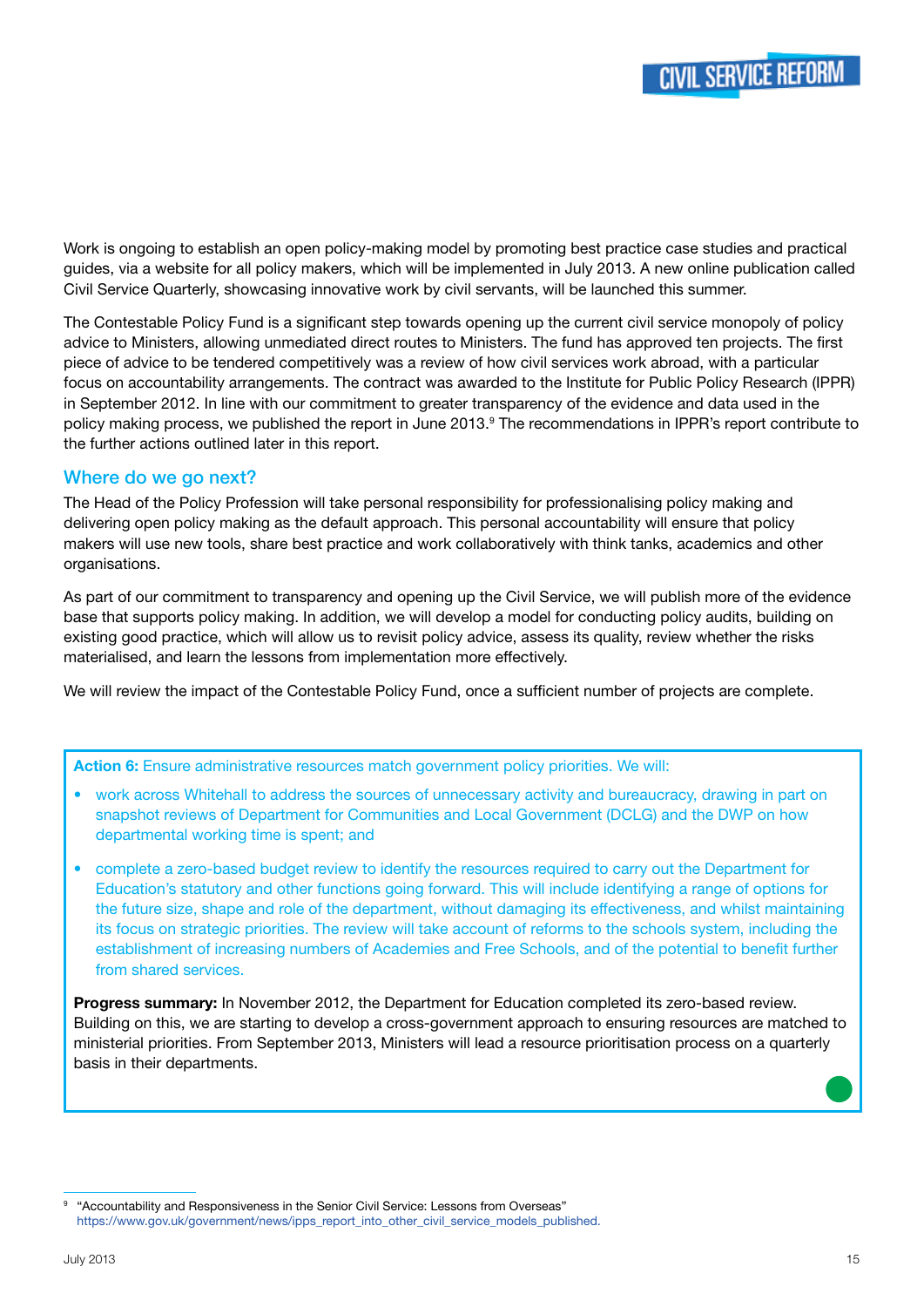#### Supporting detail

The snapshot reviews carried out in the Department for Communities and Local Government and the Department for Work and Pensions were inconclusive.

We have developed some faster ways of doing things. Departments are using digital tools more effectively to consult people and organisations more quickly, so that some government consultations now take only a few weeks rather than three months. We have streamlined the regulatory impact assessment process (that underpins the One In Two Out system) so that deregulation can progress more quickly.<sup>10</sup> The Red Tape Challenge reforms, which have used crowd-sourcing as a form of a more iterative approach to policy making, are already saving businesses over £200 million per year. Tackling bureaucracy is a constant challenge and, in June 2013, we announced a businessled review on EU regulation, which includes health and safety, employment law and company registration.

A major part of the Department for Education's review focused on better aligning resources with ministerial priorities, while delivering administrative reductions of 50%. The DfE has introduced termly meetings with Ministers to review priorities and resources allocated to them on an ongoing basis. The department will deploy 30% of its civil servants on a flexible basis (increasing from 3%), moving away from having standing teams on every issue. This will enable the department to move people and change projects quickly to align with its strategic priorities.

#### Where do we go next?

Taking the best practice from the DfE review and the Ministry of Justice's Policy Plan, we are developing a new model to match resources to government priorities in all departments. From September 2013, Ministers, chairing their Departmental Boards, will review resource prioritisation on a quarterly basis, working with their ministerial teams, Non-Executive Directors and Senior Civil Servants.

Further action to support Ministers more effectively is outlined later in this report.

**Action 7:** We will ensure that staff have the skills and expertise they need to develop and implement policy, using up to date tools and techniques, and have a clear understanding of what works in practice.

**Progress summary:** We have launched a cross-government policy curriculum. We are establishing six What Works centres. We have improved the Government's horizon-scanning and implementation capabilities. The Head of Policy Profession and the new national What Works advisor will lead the drive to embed and exploit the tools that have been developed.

#### Supporting detail

To embed the new policy curriculum, all policy professionals will now spend five days a year on their professional development. New training packages are available, such as the Policy School in the Cabinet Office, which brings together civil servants working on local authority issues with input from external experts.

In March 2013, we launched the UK's first network of six independent What Works centres. The network will consist of four new centres focusing on crime reduction, local economic growth, ageing better, early intervention,

<sup>10</sup> https://www.gov.uk/government/policies/reducing-the-impact-of-regulation-on-business/supporting-pages/operating-a-one-in-2-out-rulefor-business-regulation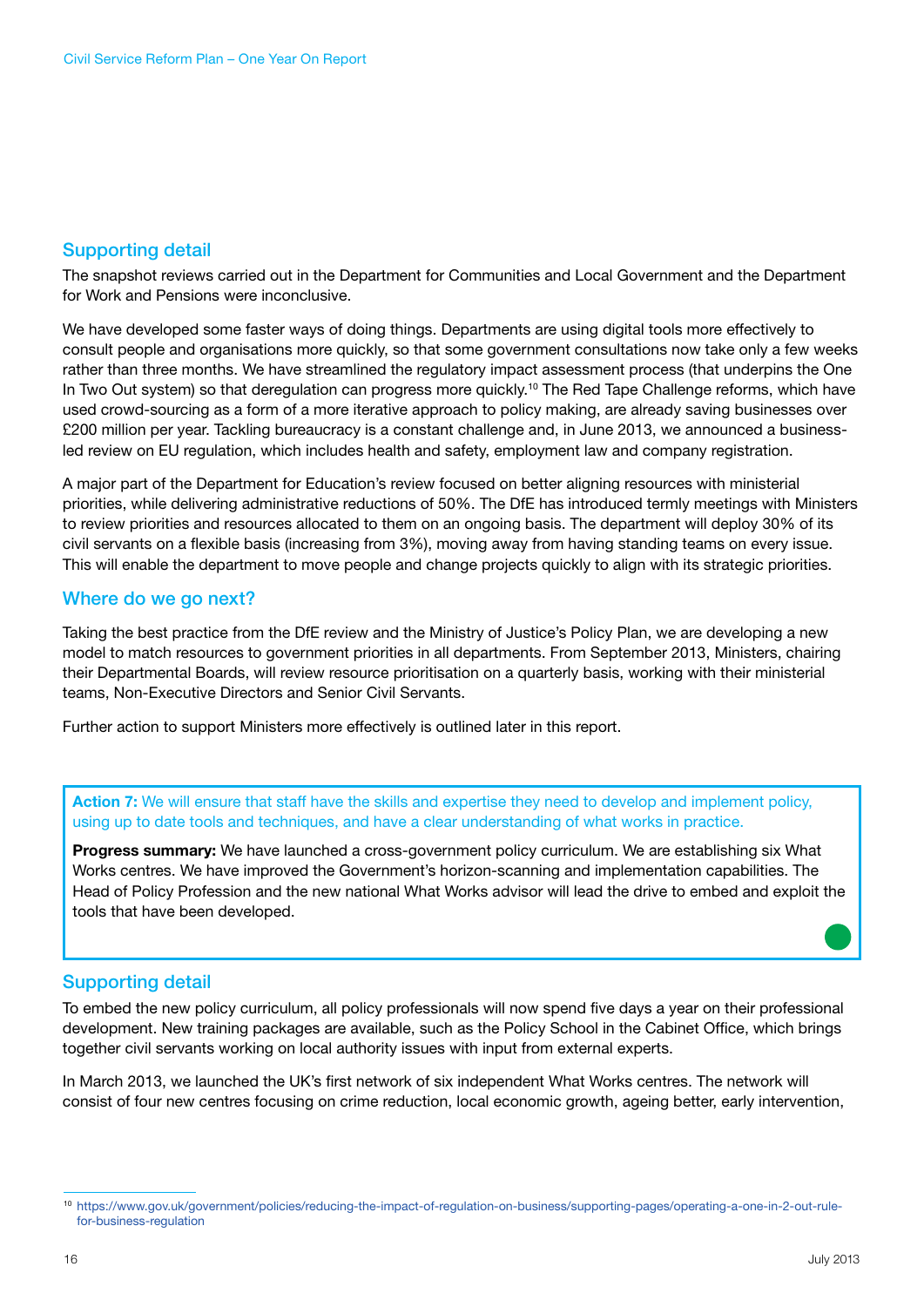and two existing centres, the National Institute for Clinical and Health Excellence and the Educational Endowment Foundation. These centres will bring together a high-quality, rigorous evidence base and allow for real-world testing in policy areas accounting for over £200 billion of public spending. They will be a huge resource for public sector policy makers to improve policy making and drive effective implementation.

*"The What Works network will support commissioners and decision-makers at every level of government – from head teachers and local police chiefs, to Ministers and civil servants. A decade from now, we will wonder how we ever did without it."*



Rt. Hon. Oliver Letwin MP, Minister for Government Policy

Jon Day, the chairman of the Joint Intelligence Committee, undertook a cross-government review into horizon scanning, published on GOV.UK in January 2013.<sup>11</sup> We established a board, chaired by the Cabinet Secretary, overseeing effective commissioning of horizon scanning and futures work across government.

The Cabinet Office's Implementation Unit is conducting deep dives to report to the Prime Minister, Deputy Prime Minister and Cabinet Ministers on the progress of key policy initiatives. As well as identifying specific implementation blockages, the unit draws out general lessons on how to improve the pace of government policy implementation, which are shared with all departments.

#### Where do we go next?

The Head of the Policy Profession will lead the drive to embed and exploit the tools that have been developed across the whole of government, and ensure that all policy makers, supported by the new What Works national adviser, use the What Works centres to inform policy making and improve implementation.

<sup>11</sup> https://www.gov.uk/government/uploads/system/uploads/attachment\_data/file/79252/Horizon\_Scanning\_Review\_2012ten03.pdf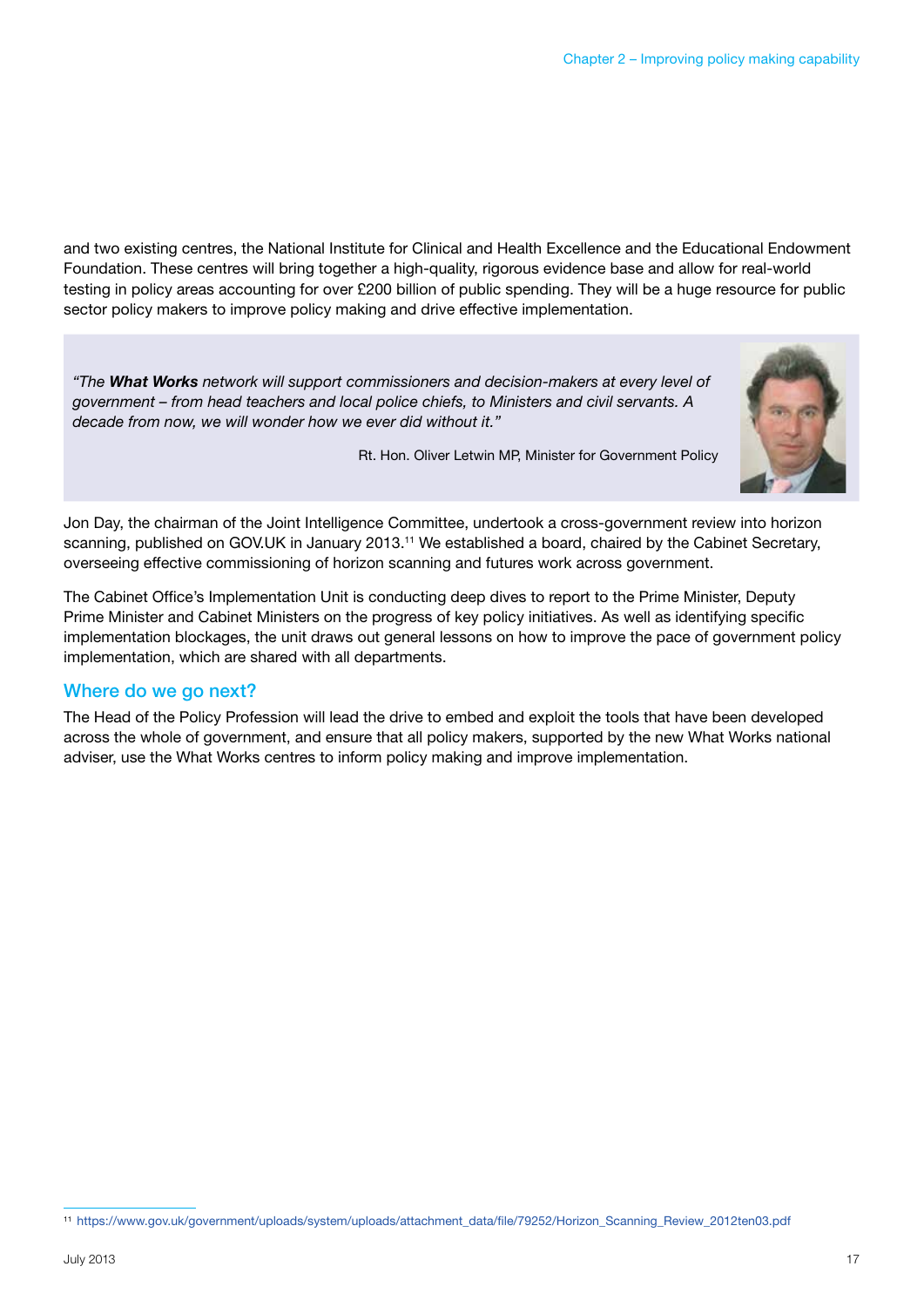# Chapter 3 – Implementing policy and sharpening accountability

## In June 2012 we said....

Implementing policy should never be separate from making it. Successful outcomes depend on designing policy with clear objectives, creating realistic timetables and professional project planning. Policy that is difficult to implement wastes time and money. Effective delivery is particularly critical for the Government's most important and high value projects, as this drives efficiencies and improves public services. In the past, delivery of these major projects has too often been poor.

#### **Key actions to achieve this were:**

- **improving delivery of major projects;**
- **improving corporate management information;**
- **sharpening the accountability of Permanent Secretaries; and**
- **strengthening Ministers' role in appointments of Senior Civil Servants.**

#### **Action 8:** Substantially improve delivery of major projects by:

- requiring greater testing and scrutiny of major projects by departmental boards and the Major Projects Authority (MPA) before they move to full implementation;
- regular publication of project progress and the production of an annual report on progress, scrutinised by the Departmental Board;
- commencing training of all leaders of major projects through the Major Projects Leadership Academy by the end of 2014; and
- significantly reducing the turnover of Senior Responsible Officers (SROs).

**Progress summary:** Overall the Major Projects Authority (MPA), working with departments, has made savings of £1.2 billion in 2012/13 and improved the rate of successful project delivery.<sup>12</sup> The new Major Projects Leadership Academy is world class. However, we need to do much more to reduce and manage SRO turnover and implement effective succession planning to increase civil service capability to deliver major projects.

<sup>12</sup> On Government's major projects, departments report halting or curtailing wasteful spend totalling almost £890m through both improved central scrutiny by the MPA and their own action to avoid low value spend. Additionally, Department of Health has reported saving over £320m through a programme which has reduced the number of staff employed in non-essential administration of the NHS.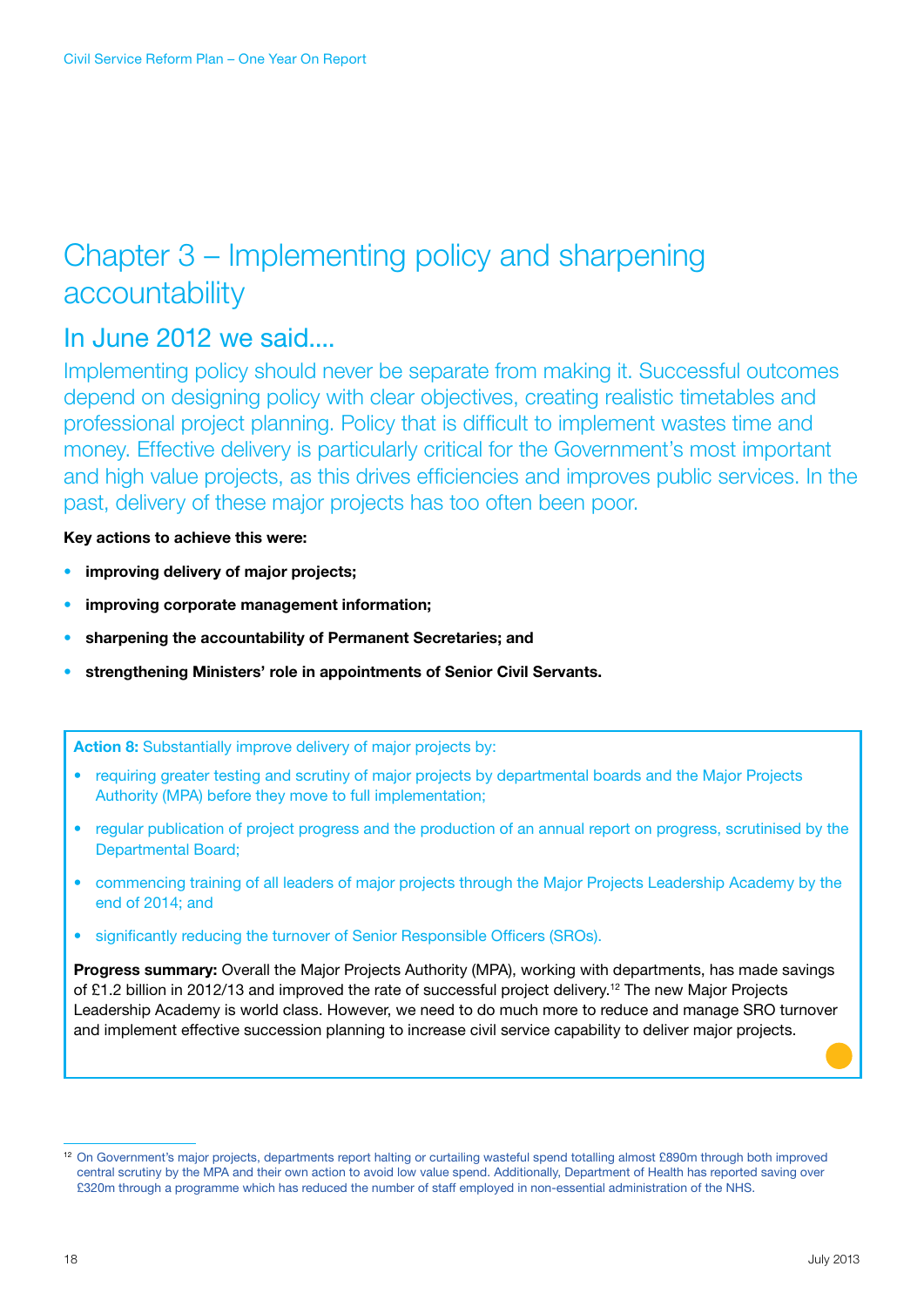#### Supporting detail

The Civil Service is responsible for managing some of the most complex and high-risk projects in the country. At times, we deliver excellent results (for example, we introduced automatic enrolment for over 11 million people into work-place pension schemes in October 2012),<sup>13</sup> but there have been some high profile failures across government. This makes the work of the Major Projects Authority in driving consistency and rigour doubly important.

*"The Major Projects Authority ... works closely with individual departments' projects teams and Permanent Secretaries to monitor and improve the management of major projects. Through this collaborative approach, the Government's Major Projects Portfolio has improved the rate of successful project delivery from under 30% to over 70%."*

David Pitchford, Executive Director, Major Projects Authority

Taking the Reform Plan commitments in turn:

- from July 2013, departments will follow updated MPA and HM Treasury guidance to improve portfolio management of projects, with stronger controls around project initiation and greater scrutiny from departmental boards;
- for the first time, in May 2013, the Government published progress against all the major projects in its portfolio in the MPA annual report, albeit ten months late;
- the new Major Projects Leadership Academy (MPLA), run by the Saïd Oxford Business School and Deloitte, is delivering world class training in project management. To date 120 people have enrolled with a target of 340 participants by the end of 2014;
- MPA has developed best practice guidance regarding SRO appointments, albeit eight months late. From August 2013, a comprehensive package for all new SROs of major projects will include:
	- a project leader role remit and skills match carried out prior to appointment;
	- a clear mandate and tenure set for their appointment; and
	- targeted use of a range of incentives to encourage people to remain in post, such as the "Pivotal Role Allowance".

#### Where do we go next?

The MPA and infrastructure UK will continue to work closely with departments to insist that the capabilities and disciplines required to improve project delivery are fully implemented. They will also drive forward measures to reduce and manage SRO tenure. By the end of 2013, we will put in place a process for succession planning for project leaders. Further action to improve major project delivery is outlined later in the report.

<sup>13</sup> http://www.dwp.gov.uk/docs/auto-key-facts-enrolment-booklet.pdf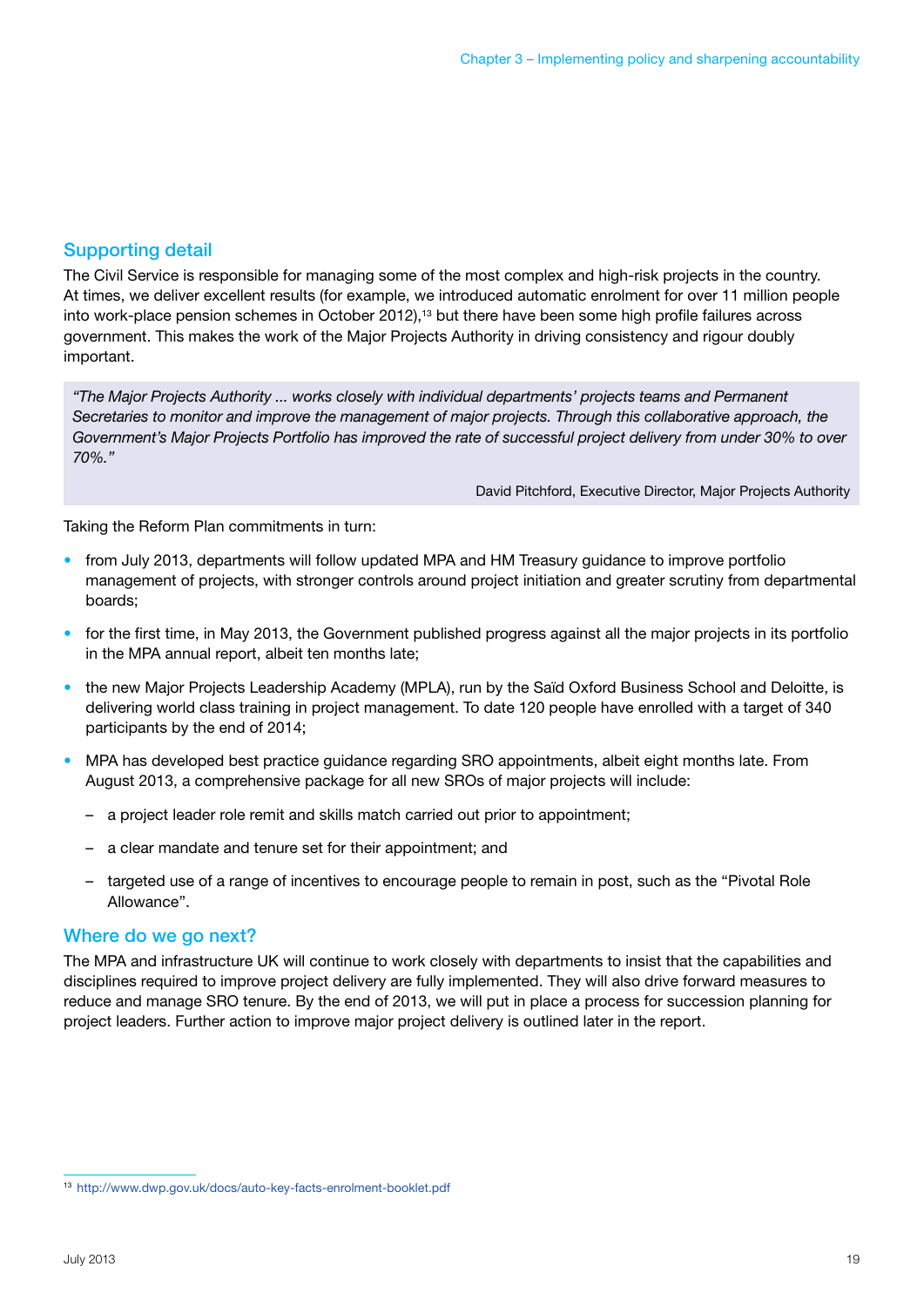**Action 9:** Put in place by October 2012 a robust cross-government Management Information (MI) system that enables departments to be held to account by their boards, Parliament, the public and the centre of Government.

**Progress summary:** We established a cross-government MI system in October 2012. Departments are submitting quarterly returns but the data is not of the requisite quality and consistency to enable comparison of operational performance across government. We need to do more work to enhance data quality, embed MI in departmental decision making, and improve department specific MI.

#### Supporting detail

The cross-government Quarterly Data Summary (QDS), run by the Cabinet Office, sets out comparative data on departmental expenditure, allowing benchmarking of common spend. In October 2012 we put in place a system to collect data across government. However, departmental returns are still not of the quality and consistency required to enable effective cross-government, comparative analysis to be carried out to inform decision making. We have now collected four quarters of MI, and we are working with departments to improve their data returns.

In parallel with the work on MI, we have reduced the reporting burdens on departments with a 61% reduction in the number of data requests made of departments by the Cabinet Office.

*"Management information is improving, but getting that right is just the start…..Drawing on Non-Executive expertise, some departments have used innovative techniques to improve standards and now have high quality MI packs"* 



Lord Browne of Madingley, Government Lead Non-Executive

#### Where do we go next?

Non-Executive Directors have identified the use of MI in decision making as a priority area for improvement. Their role on departmental boards will be to prompt the use of MI at every opportunity. Permanent Secretaries will be accountable through their performance objectives for improving quality and use of MI. This will improve decisionmaking, increase Whitehall efficiency and help deliver savings for the taxpayer. There will be an increased focus on automating provision of MI to replicate best practice in the private sector.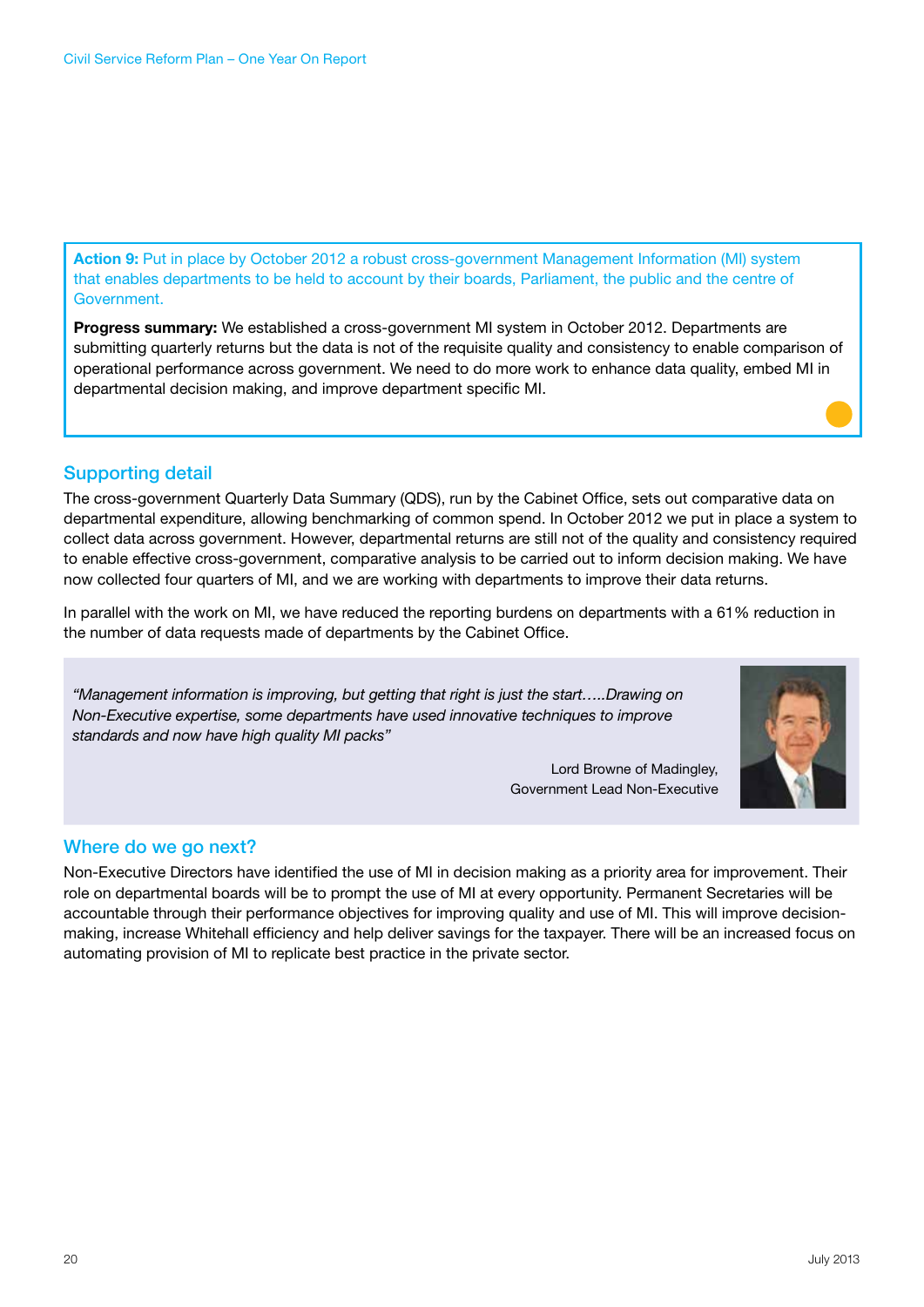**Action 10:** Sharpen and make more transparent the responsibility of Accounting Officers, including for ensuring effective implementation of major Government projects and programmes, by:

- requiring explicit Accounting Officer sign off of implementation plans, major gateway reviews and Cabinet Committee papers; and
- establishing the expectation that former Accounting Officers return to give evidence to Select Committees on a time limited basis where there is a clear rationale to do so.

**Progress summary:** We will publish shortly a new version of Managing Public Money, setting out the responsibilities of Permanent Secretaries in relation to major projects, and the expectation that former Accounting Officers will give evidence to Select Committee hearings, as required.

#### Supporting detail

Managing Public Money is a Treasury document that sets out the principles for deploying resources across public sector organisations in the UK.<sup>14</sup> In order to meet the actions in the Reform Plan, the document is being revised to strengthen the Accounting Officer role in signing off projects and being held accountable for delivery by Parliament.

#### Where do we go next?

Accounting Officers will continue to report their compliance with Managing Public Money as part of departments' annual reports to Parliament. Further action on strengthening accountability is outlined later in this report.

**Action 11:** In order to reflect Ministers' accountability to Parliament for the performance of their departments, we will strengthen their role in both departmental and Permanent Secretary appointments.

**Progress summary:** The Civil Service Commission published new guidance in December 2012 formalising ministerial involvement in Permanent Secretary appointments. Working with the Commission, we will review the guidance later this year to see how the changes are working in practice, before concluding whether legislation is required.

#### Supporting detail

The relationship between Ministers and their Permanent Secretary is the most important in any department. The recent Civil Service Commission guidance strengthens ministerial involvement in the different stages of the appointment process, but does not go as far as the Government would have liked.15 The recent Institute for Public Policy Research report recommends that the Prime Minister should be given a choice of appointable candidates.

#### Where do we go next?

Further action on strengthening Permanent Secretary accountability is outlined later in this report.

<sup>14</sup> https://www.gov.uk/government/uploads/system/uploads/attachment\_data/file/179695/mpm\_whole.pdf.pdf

<sup>15</sup> http://civilservicecommission.independent.gov.uk/wp-content/uploads/2012/12/EXPLANATORY-NOTE-PERM-SEC-COMPETITIONS-MINISTERIAL-INVOLVEMENT.pdf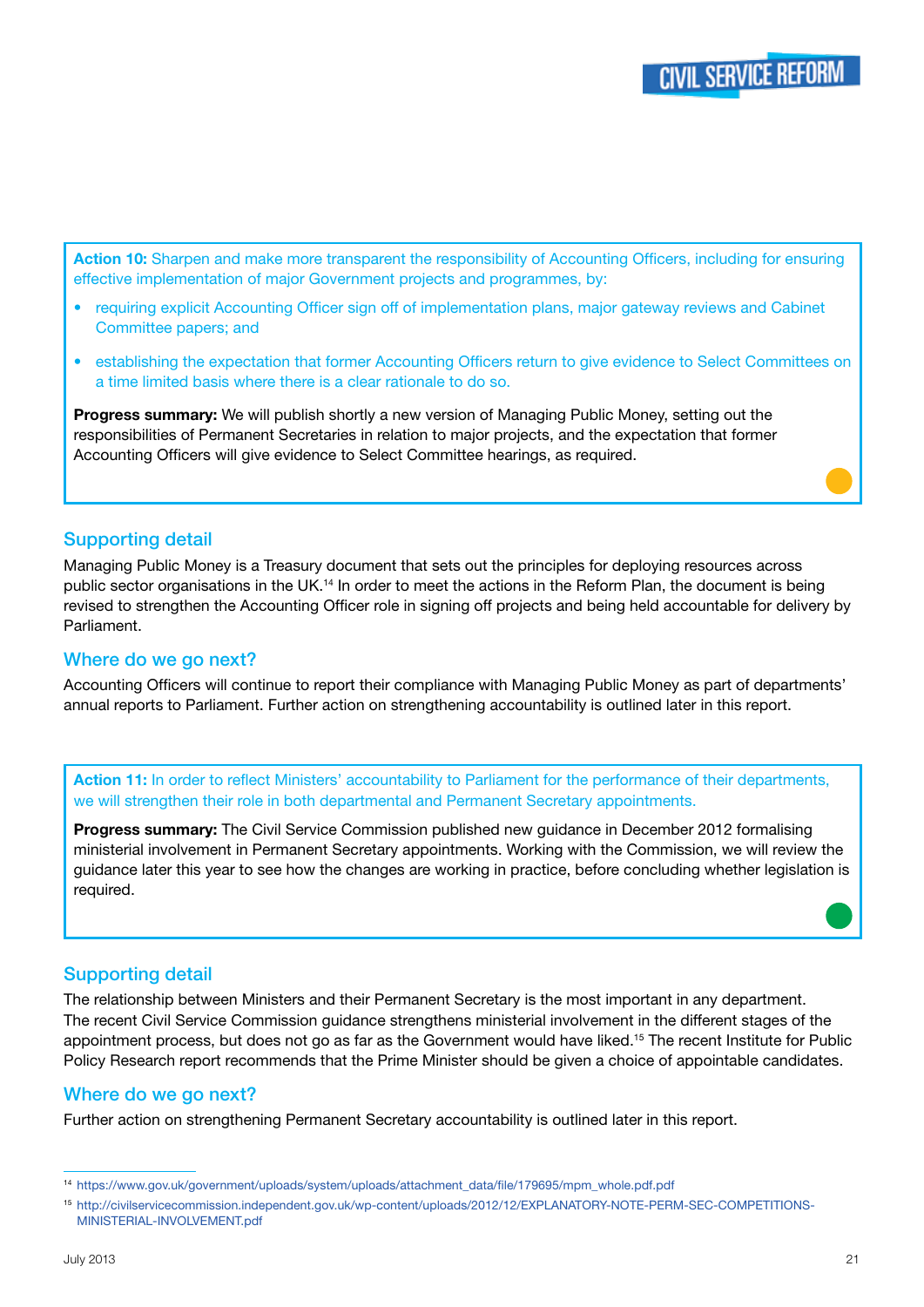# Chapter 4 – Building capability by strengthening skills, deploying talent and improving organisational performance across the Civil Service

## In June 2012 we said....

The Civil Service has many talented people. However there are significant gaps in capability and skills which need to be filled if the Civil Service is to be able to meet today's and tomorrow's challenges. Staff consistently say in surveys that their managers are not strong enough in leading and managing change. Many more civil servants will need commercial and contracting skills as services move further towards the commissioning model. While finance departments have significantly improved their capabilities, many more civil servants need a higher level of financial knowledge. As set out elsewhere in the plan, the Civil Service needs to improve its policy skills, and fill the serious gaps in digital and project management capability. At the same time, the Civil Service must ensure that the expertise and capability of its staff is consistently underpinned by an understanding of the challenges in other sectors and the public's perspectives. More rigorous performance management will require additional tools and enhanced skills for all managers.

#### **Key actions to achieve this were:**

- **establishing a high-level Capabilities Plan to fill the Government's skills gaps;**
- **developing and managing the future leadership of the Civil Service;**
- **increasing secondments and interchange with the private sector;**
- **increasing commercial and operational experience amongst Permanent Secretaries; and**
- **introducing a new model of Departmental Improvement Planning.**

**Action 12:** We will produce, by autumn 2012, for the first time a five-year capabilities plan for the whole Civil Service to identify which skills and capabilities are in deficit, and set out how gaps will be filled. In particular, in a world where more services are commissioned from outside, there is a serious need for many more civil servants to have commercial and contracting skills.

**Progress summary:** We published a high-level Capabilities Plan, six months later than planned. Lack of resources has hindered implementation, with no detailed plan in place to implement what is needed. We will finalise the implementation plan shortly, and have the full team in place by September 2013.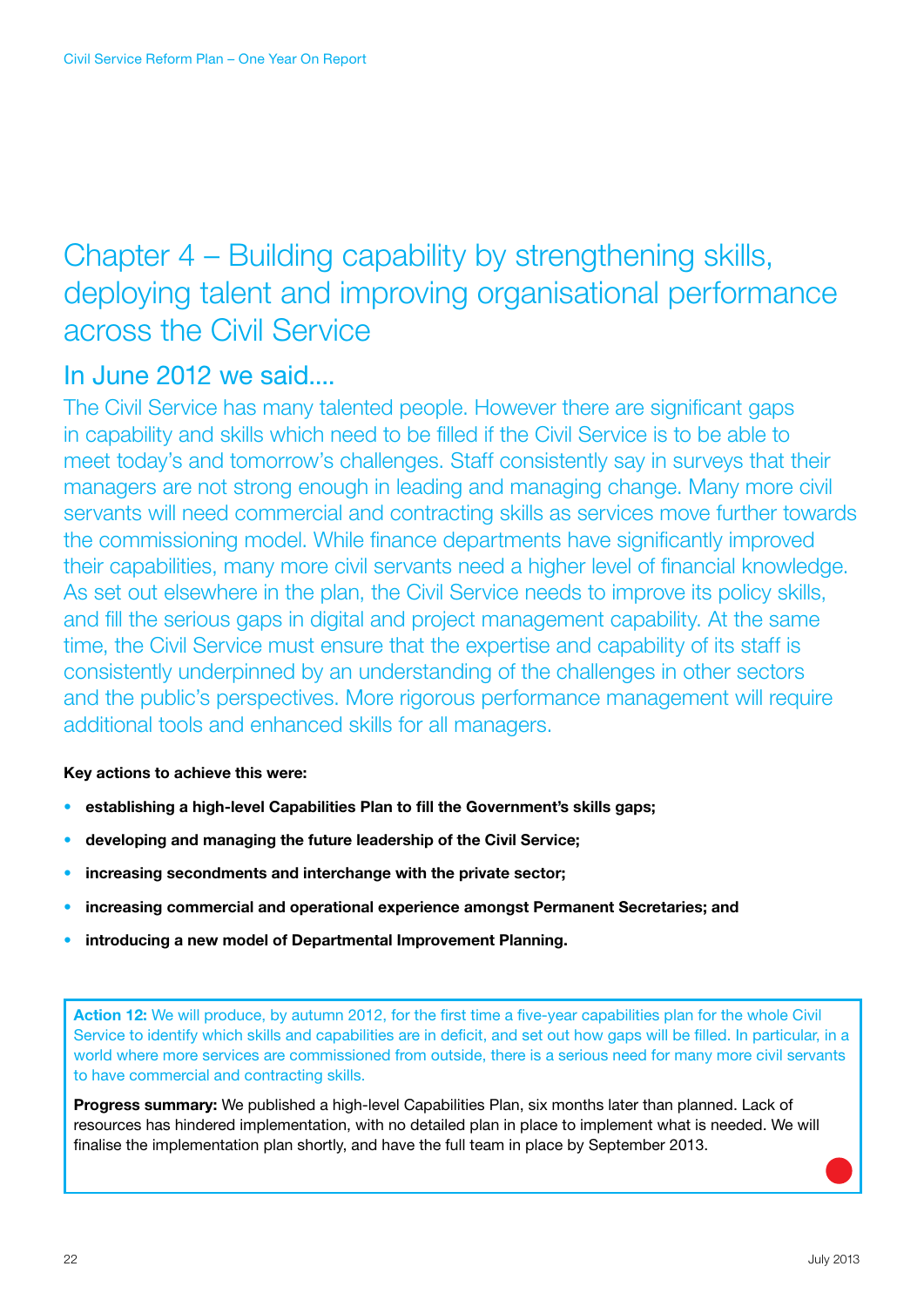#### Supporting detail

The high level Capabilities Plan sought to address the significant skills deficiencies and gaps in four key areas:

- leading and managing change;
- commercial skills and behaviours (including contract management);
- delivering projects and programmes; and
- re-designing services and delivering them digitally.

Building these capabilities is a massive challenge, and we under-estimated the level of resources necessary to implement the Capabilities Plan at speed. An implementation plan will be agreed later this month to ensure we can deliver on the Capabilities Plan commitments.

The Capabilities Plan sets out an approach to building our organisational capabilities through learning and development, borrowing through more secondments and interchanges, and buying where expertise is necessary to fill short-term gaps. An example is the new Commissioning Academy, launched in January 2013. More than 100 people have either participated in a pilot or are currently enrolled, with a target of 1500 graduates across the public sector over the next three years.

*"This new plan has some significant strengths which could mark a step change in the rate of capability building in the Civil Service."*



Peter Thomas, Director of Reform at the Institute for Government

Departments are already improving the skills of their workforce. For example, the Department of Energy and Climate Change, reflecting its significant infrastructure portfolio, has created the "DECC school" to provide training for project planning and initiation, risk management and procurement.

In particular, we will give priority to strengthening commercial skills and behaviours, including contract management. As set out in our Capabilities Plan in April, we need to ensure that many more civil servants feel confident and competent in a world where services are increasingly commissioned from the private and voluntary sectors. We need to take decisions and assess risks based on our knowledge of markets, and be judged on whether taxpayers' money has been spent wisely to deliver the right outcome.

#### Where do we go next?

The Head of the Human Resources Profession is accountable for implementing the Capabilities Plan. We will agree an implementation plan this month and the full team will be in place in September 2013. We launched the first annual skills review across the Civil Service in June 2013. This will be completed by December 2013.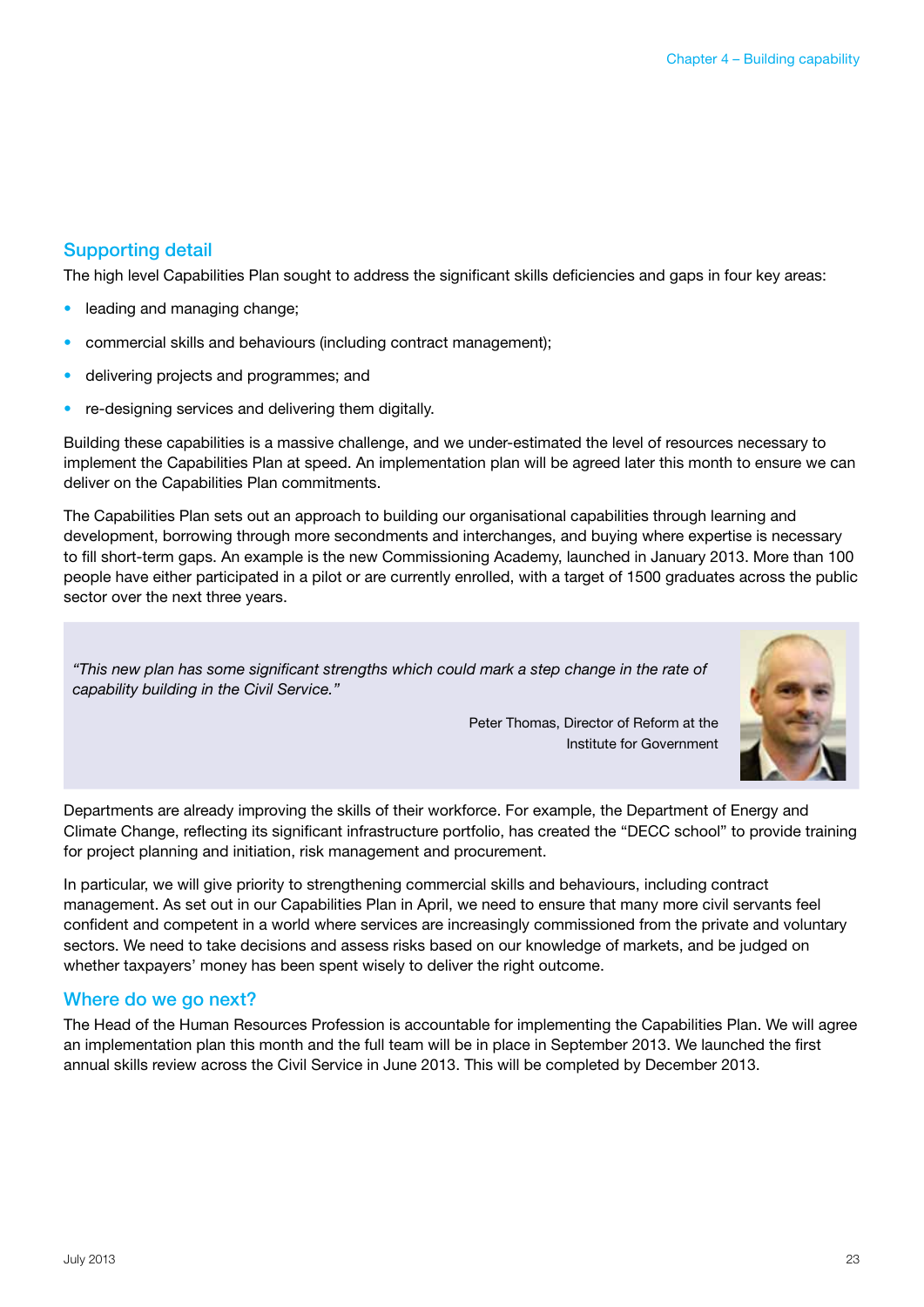**Action 13:** Actively manage the Fast Stream, other high performers and the SCS as a government–wide corporate talent pool by expanding accelerated development programmes, and introducing a single common standard for promotion into and within the SCS; all by the end of 2012. Training for high potential Senior Civil Servants to be sourced on the open market through Civil Service Learning, and conducted alongside high potential individuals in other sectors, especially the private sector.

**Progress summary:** We started by improving and extending the existing talent programmes. Later this month, we are launching the Civil Service High Potential Stream to match talent to business need. In April 2013, we introduced common promotion standards for the whole Civil Service (four months later than planned). Significant work is underway to embed the new cross-government approach to talent management.

#### Supporting detail

We did not meet the deadline to develop a corporate talent pool by the end of 2012. Resources were initially focused on the improvement and expansion of existing talent development programmes. The Civil Service High Potential Stream is agreed and staff are already attending the new training schemes. We are still developing mechanisms for aligning talent development to priority cross-government business need.

The new Civil Service High Potential Stream will identify, assess, manage and deploy talent to meet business needs across the organisation. This reflects best practice in the private sector, and senior leaders will be required to invest time in developing the future leaders of the organisation.

The existing development opportunities for the highest potential individuals have been improved to fit with our new corporate approach:

- new talent programmes for Deputy Directors (Senior Leaders Scheme) and the Senior Civil Service feeder grades (Future Leaders Scheme), as well as a pilot apprenticeship scheme, are in place; and
- existing programmes have been revitalised. For example, the refreshed Fast Stream will be managed as a cross-government pool, instead of by department, and offers a secondment outside the Civil Service.

Cross-government programmes have supported employees in under-represented groups over the last year to develop relevant skills and confidence, to realise their full potential and ensure a diverse pool of talent.

We have now introduced common promotion standards at all levels, and will ensure this is a reality on the ground.

#### Where do we go next?

The Civil Service High Potential Stream will be formally launched later this month and will be fully operational from autumn 2013. To match resources to the Civil Service's most important priorities, Permanent Secretaries will be required to release their 'top talent' on a planned basis. In future, the Civil Service High Potential Stream will be the route by which internal candidates develop their skills and abilities, so they can be considered for Director General or Permanent Secretary roles.

We will undertake an annual review of the effectiveness of the talent management and identification systems to ensure the overall system is operating effectively. We will also review the effectiveness of the individual development programmes. Further action is outlined later in this report.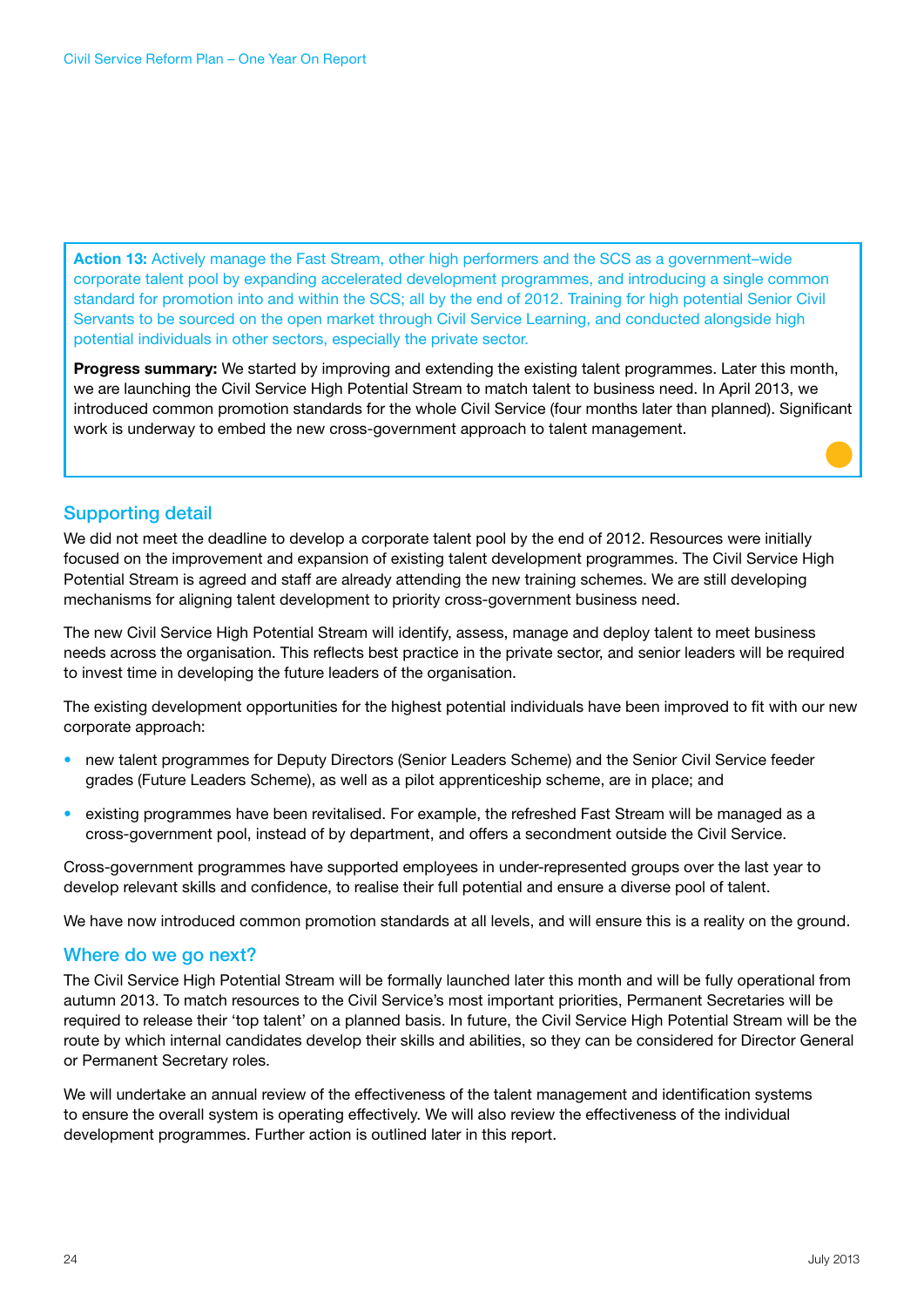**Action 14:** Increase dynamism and flexibility by making it easier for staff at all levels to move between the Civil Service and the private sector.

**Progress summary:** Progress on this action is delayed as we did not identify resources to put in place a clear strategy. We have now put in place a small team to build and manage relationships with private sector partners, organising secondments across the whole Civil Service.

#### Supporting detail

Progress on this action has been delayed. We did not identify the necessary resources early enough. A new team is now in place, and is identifying potential partners for secondments out of, and interchanges into, the Civil Service, as well as suitable, high-performing internal candidates. Placements will be linked to the Civil Service High Potential Stream, in line with the Capabilities Plan.

Departmental programmes will continue to offer their own opportunities to bring in expertise. For example, the Department for International Development has an ongoing programme of 40 secondments to international partners and organisations, such as the World Bank, Regional Development Banks and UN agencies.

#### Where do we go next?

We will deliver 30 outward secondments of our most talented civil servants as a first step by April 2014, increasing thereafter to 100 secondments by April 2015. We will increase this further over time to meet the ambition of the Capabilities Plan. These will be in addition to the approximate 200 existing secondments and interchanges organised separately by departments each year.

#### **Action 15:**

- Establish the expectation that Permanent Secretaries appointed to the main delivery departments will have had at least 2 years of experience in a commercial or operational role.
- Move over time towards a position where there is a more equal balance between those departmental Permanent Secretaries who have had a career primarily in operational management and those whose career has been primarily in policy advice and development.

**Progress summary:** We updated the role specification for Permanent Secretaries in June 2012, setting the expectation that future appointees to delivery departments will have commercial and/or operational experience.

#### Supporting detail

In December 2012, we published a baseline of the experience of the current cohort of Permanent Secretaries, which confirmed that just over 25% have high levels of operational and commercial experience, gained prior to their appointment.

#### Where do we go next?

We will bring together the new approaches on capability, talent and secondments to manage more proactively the careers of future leaders in the Civil Service, to ensure that they have the opportunity to build the necessary commercial and operational experience.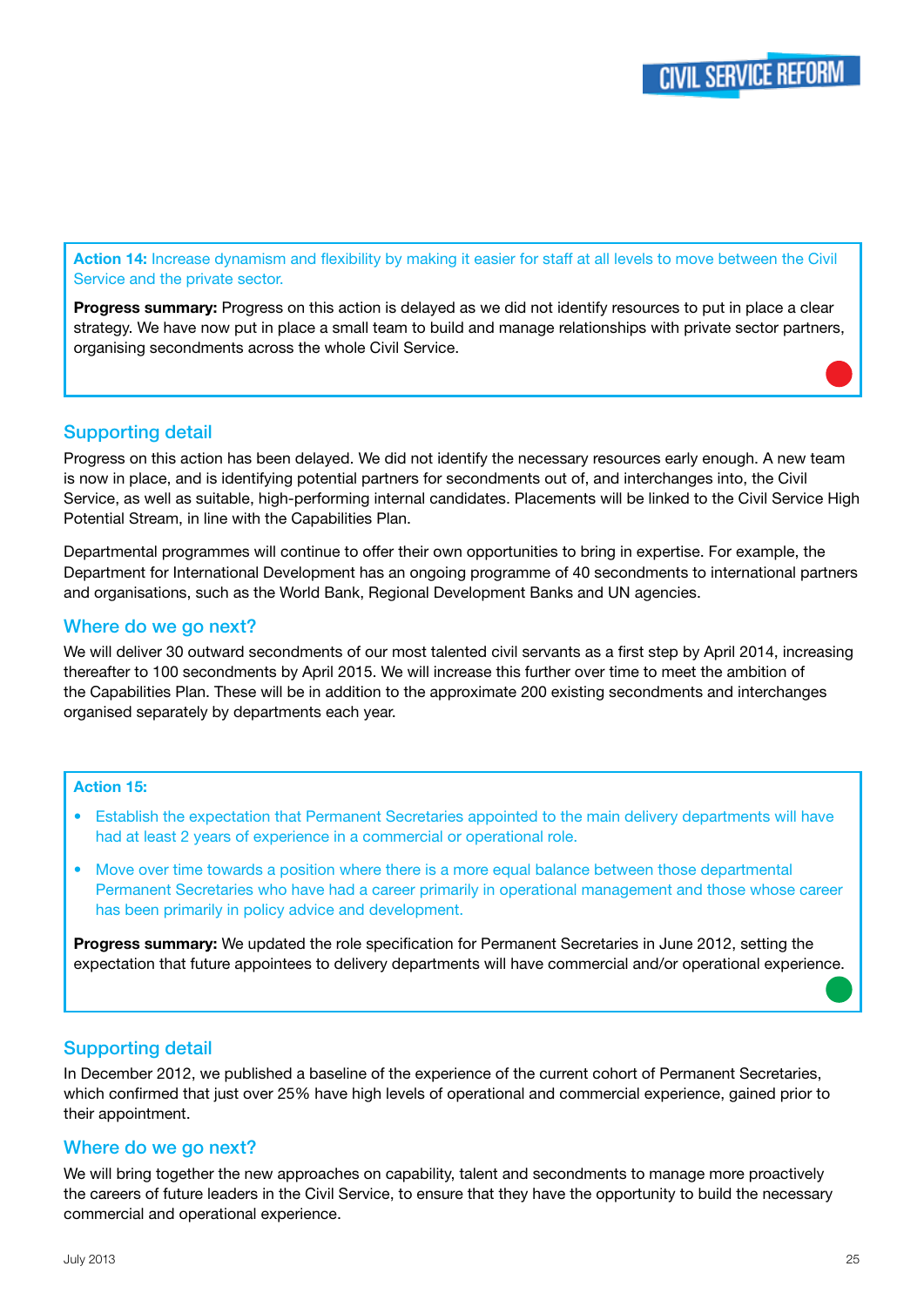**Action 16:** We will replace existing Capability Reviews with departmental improvement plans, which will be annually assessed and led by departmental boards, calling on other external advice.

**Progress summary:** We agreed the new model for improvement planning in September 2012 and are now piloting it in five departments, with a view to full adoption in all departments by April 2014.

#### Supporting detail

We are using Departmental Improvement Plans to map out how departments will improve their performance over several years. Plans from the pilot phase have focused on what departments are doing to improve the efficiency of their operations, how they are putting in place the capabilities to deliver new or reformed functions, and the integration of wider actions from the Reform Plan.

#### Where do we go next?

Following the pilots, the Cabinet Office is issuing guidance to all departments, who will publish their improvement plans by April 2014. The plans must identify metrics against which improvement will be measured from year to year, and report on progress against the issues identified for improvement in the previous year's plan.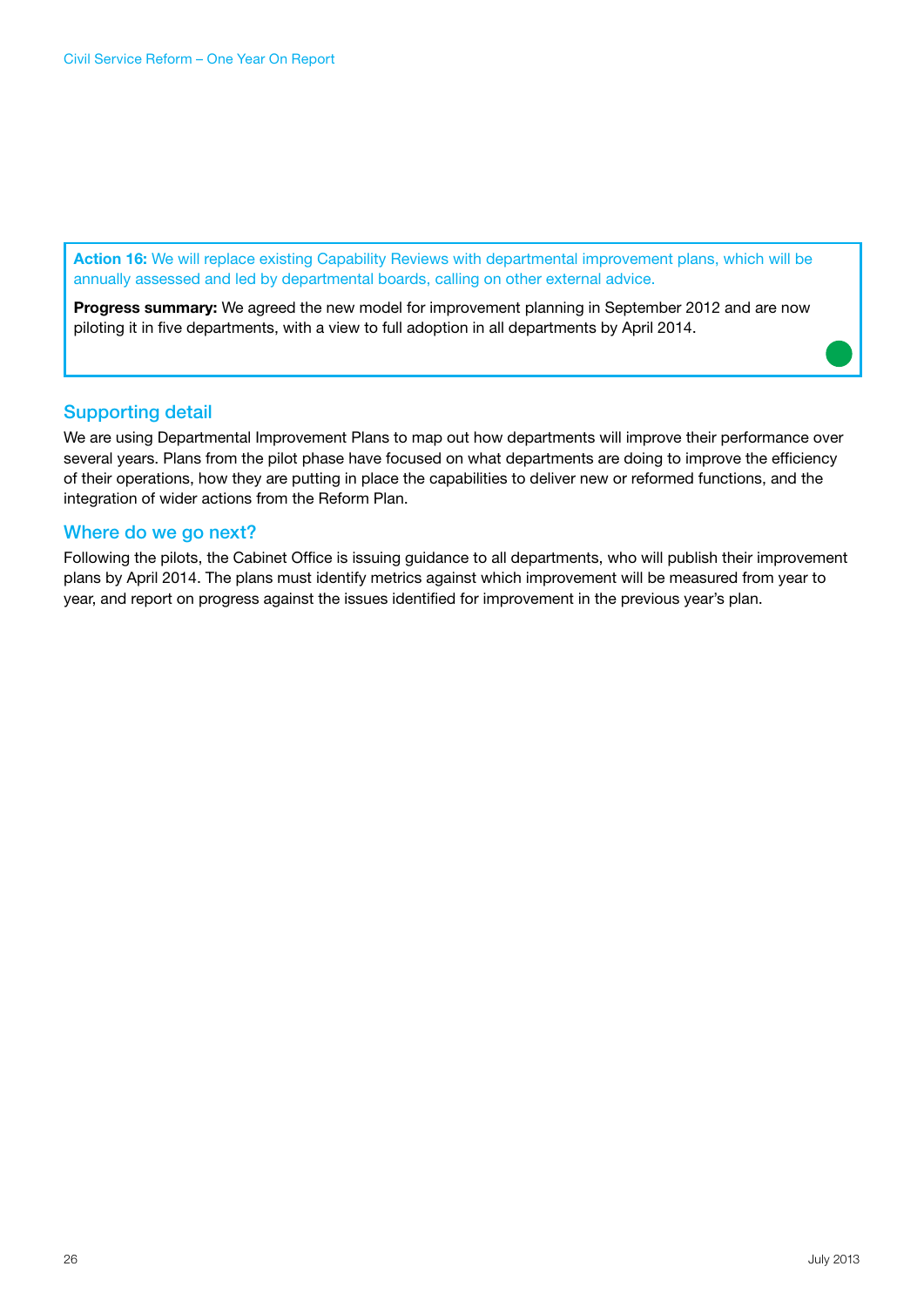# Chapter 5 – Creating a modern employment offer for staff that encourages and rewards a productive, professional and engaged workforce

### In June 2012 we said....

The success of the Civil Service depends on its staff, who have already been through a great deal of change and are facing more. The Civil Service will continue to encompass the widest range of roles of any organisation throughout the country, and at all levels civil servants will have the opportunity to do a job that matters.

#### **Key actions to achieve this were:**

- **creating a modern employment offer for staff;**
- **creating a modern workplace; and**
- **improving the Civil Service culture and behaviours.**

**Action 17i:** Creating a positive offer for staff: the views of staff will be sought on a new offer for civil servants that encompasses a much less hierarchical, pacier culture focused on outcomes not process, supporting innovation and rewarding initiative. The new offer will embrace:

- terms and conditions of employment that reflect good, modern practice in the wider public and private sector;
- for the Senior Civil Service, a proposal on reward to be submitted to Senior Salaries Review Board in the autumn for implementation in 2013 to include consideration of a voluntary "earn-back" scheme. The new offer will be put in place by 2013;
- regular and rigorous performance appraisal for all staff, recognising good performance and taking action where performance is poor; and
- at least five days a year investment in targeted learning and development.

**Progress summary:** Following a rigorous review, we are implementing changes to terms and conditions, phased from April 2013 to October 2014. In the first instance these can only apply to new entrants and existing staff on promotion. We have implemented new cross-government frameworks to improve performance management, tackle poor performance and enhance learning and development opportunities.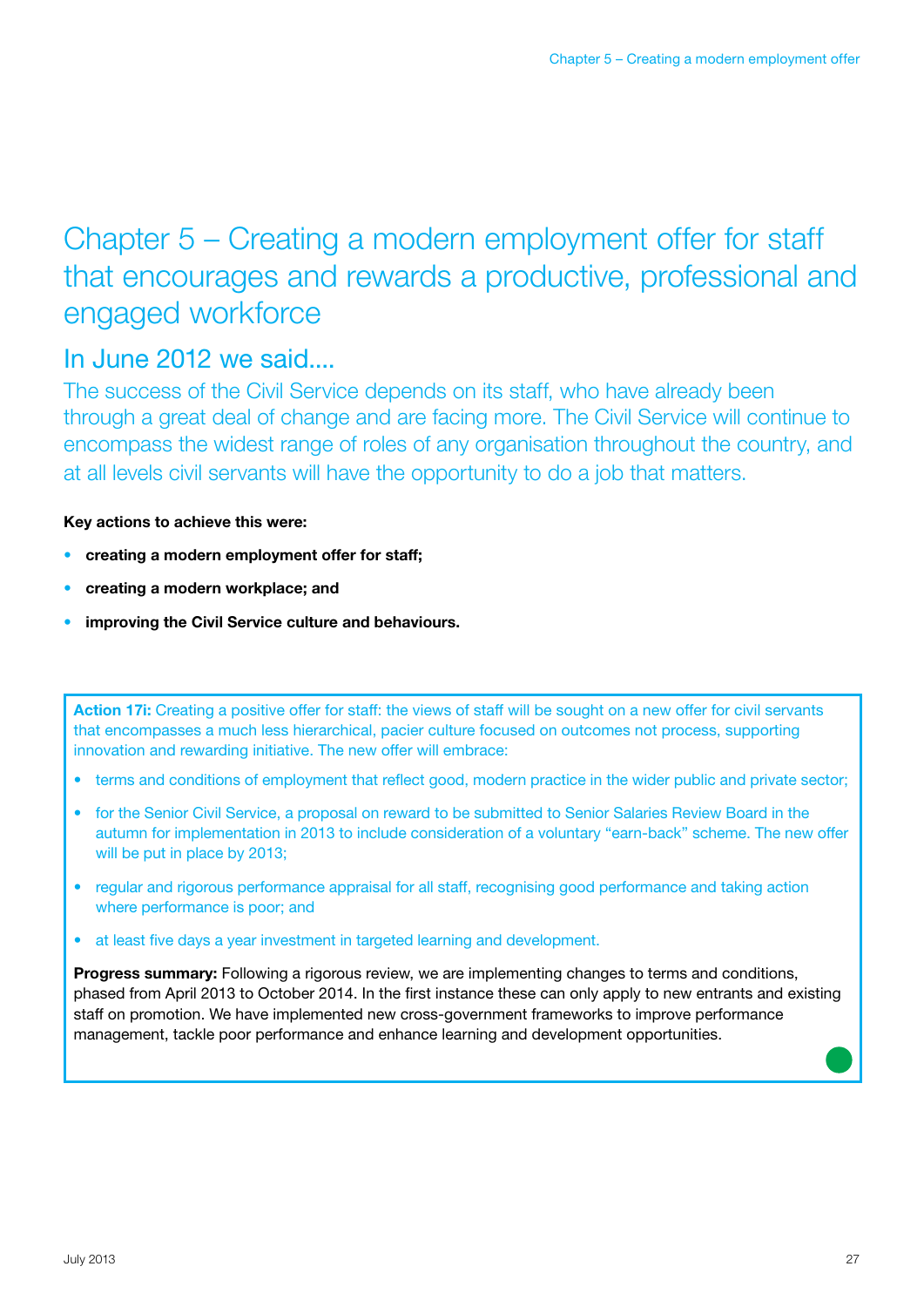#### Supporting detail

We are implementing new terms and conditions across the Civil Service. Departments began implementation in April 2013, which will be complete by October 2014. The new offer retains terms and conditions, such as our family-friendly policies, which help enhance the productivity of the Civil Service.

When the changes have been fully implemented the following terms will be in place for new staff:

- annual leave maximum of 25 days of annual leave for the first year of service building up to a maximum of 30 days;
- privilege leave remove 1.5 days of the current entitlement;
- occupational sick pay to start at one month full pay and one month half pay in the first year of service, rising with each year of service to five months' full pay and five months' half pay in the fifth year of service;
- hours of work standard minimum working week for full-time employees of 37 hours, irrespective of geographical location;
- probation restrictions on entitlements during the probation period, for example access to flexitime; and
- mobility all staff to have a mobility clause in their contracts.

The Government concluded that an effective and workable version of the "earn-back" scheme would be difficult to introduce within the current constraints of public sector pay policy. The Senior Salaries Review Body supported this decision. Other changes to Senior Civil Service terms and conditions have been introduced in July 2013.

We have introduced these changes against the backdrop of pensions reform. By increasing member contributions to the unfunded public service pension schemes, the changes ensure a fairer distribution of costs between taxpayers and members. In 2012/13, this saved £1.2 billion.

We have put in place, for the first time, a single performance management framework across the whole Civil Service. As part of this, we are introducing a forced or guided distribution system. This will identify the lowest performing staff, so managers can give them the support needed to help them improve their performance. For those whose performance is not acceptable, a new poor performance policy has been introduced to tackle the issue robustly, including taking a decision to dismiss within six months.

*"One of the best opportunities for us out of Civil Service Reform is the chance for us to think about how we invest in ourselves, how we invest in our organisations and how we build the fit and agile kind of Civil Service we want for the future."* 



Lin Homer, Chief Executive of Her Majesty's Revenue and Customs

All departments have now implemented commitments on five days worth of learning and development for staff each year, tailored to the needs of their job.

#### Where do we go next?

Permanent Secretaries are leading these changes in their departments, working with local teams to ensure that new measures are properly communicated, and role modelling the behaviour required to embed good performance management.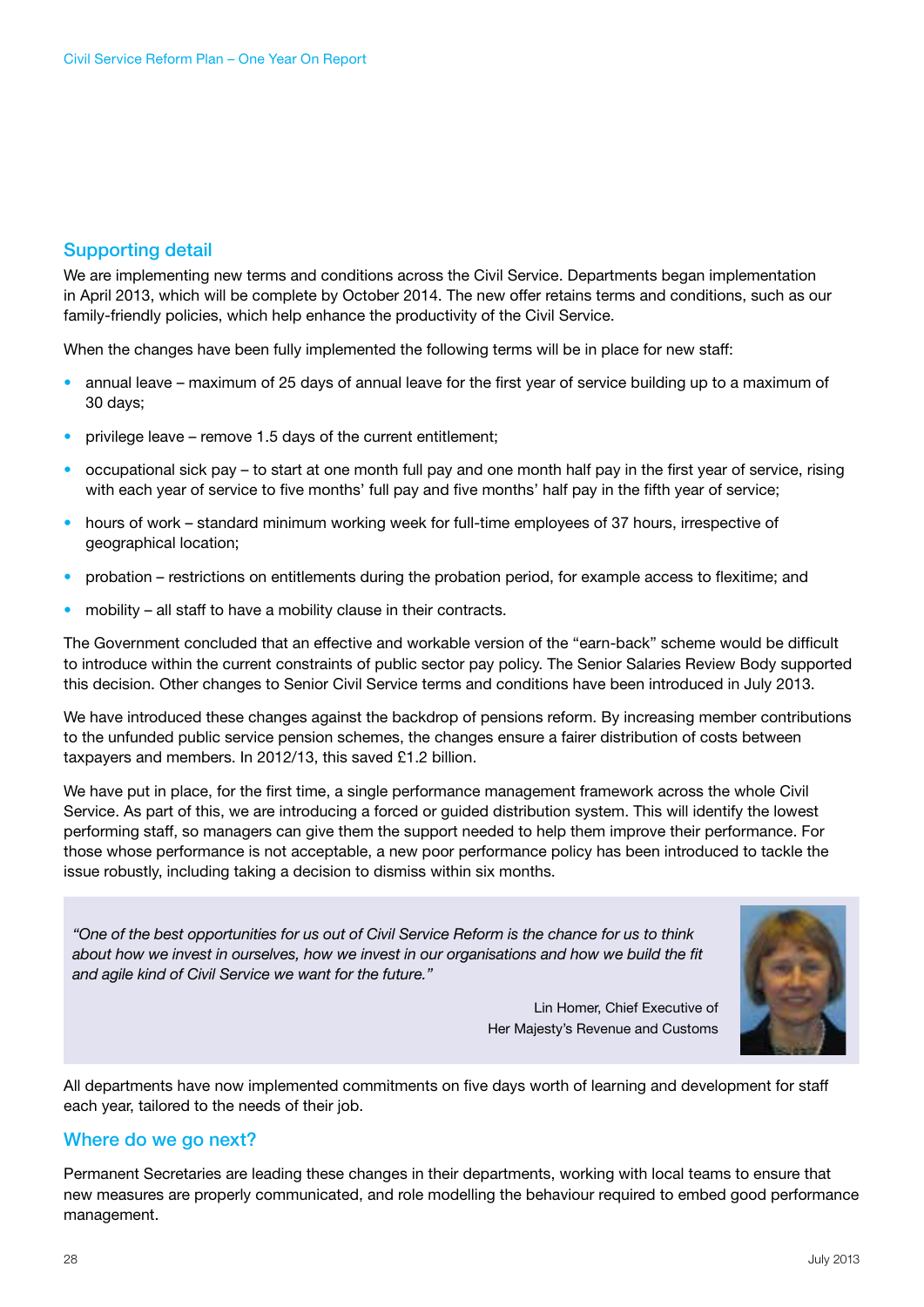Despite pay restraint across the public sector since 2010, average public sector pay growth has continued to exceed that in the private sector.<sup>16</sup> Spending Round 2013 announced that departments will be putting in place plans to end automatic time-served progression pay in the Civil Service by 2015-16.

**Action 17ii:** Creating a decent working environment for all staff, with modern workplaces enabling flexible working, substantially improving IT tools and streamlining security requirements to be less burdensome for staff.

**Progress summary:** Some departments have made good progress in enhancing the workplace in line with local plans for estate rationalisation. However, we are only just starting cross-government work. We are putting resources and an implementation plan in place. Changes should be felt on the ground later this year. We will be taking much more action to address IT issues for civil servants, which remain one of the greatest frustrations for staff.

#### Supporting detail

This is one of the actions with the greatest potential to improve civil servants' day-to-day working lives. However, it is one where the least progress has been made, and it is absolutely essential that its implementation is prioritised and the necessary resources secured.

There has been some positive work in improving asset management. The Government has saved £310 million in 2012/13 compared to a baseline of 2009/10. And by selling government land and buildings, almost £310 million was generated in revenue for the taxpayer over the same period.

The Department for International Development and the Department for Culture, Media and Sport have seized the opportunity of moving premises in order reduce costs and modernise their working environments. But a great deal more remains to be done across government to deliver a decent working environment for all staff.

#### Where do we go next?

Over the coming year, we will:

- create one recognised government pass from October 2013, allowing staff to move freely between different government offices;
- introduce flexible working guidelines from autumn 2013 onwards, allowing staff to embrace working from different locations fully; and
- most critically, introduce common IT platforms to accelerate adoption of modern, flexible and resilient devices for civil servants. We expect to begin trials during 2014, and will use the Cabinet Office as an exemplar department.

<sup>16</sup> HM Treasury analysis of Average Weekly Earnings in the *ONS Labour Market and Statistics Release*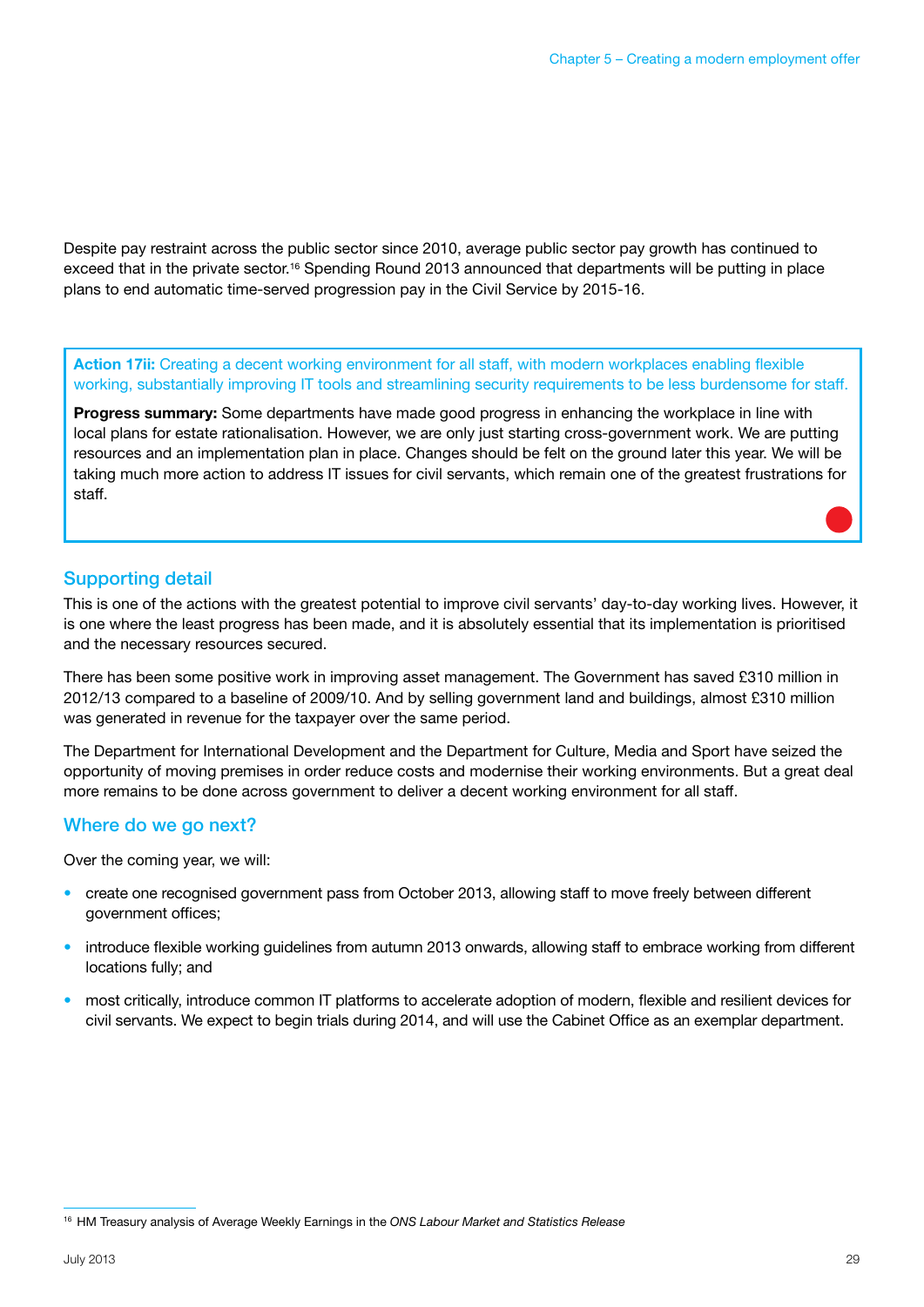**Action 18:** Drive the culture and behaviours being sought through the new competence framework that sets out the behaviours civil servants need to demonstrate.

**Progress summary:** Culture and behaviours will undoubtedly be changing as a consequence of other actions in the Reform Plan. For the first time, a cross-government competency framework is now in place, with five early adopters being evaluated to inform implementation in all departments from April 2013. We want to go further by developing a longer-term vision for a reformed Civil Service, including changes to organisational structures and ways of working.

#### Supporting detail

This is clearly a long-term challenge. Some changes are beginning to be reflected in the way civil servants are working, enhancing the effectiveness of government. This is demonstrated by the savings made and the increase in productivity achieved since 2010. We will use the Civil Service People Survey to track staff feedback on key indicators such as whether leadership and management of change in departments is improving.

The new cross-government Civil Service Competency Framework provides a single set of standards to recruit, appraise, develop and promote staff which will help identify weaknesses in capability and training needs more effectively. Further evaluations of the competency framework will start in July, to ensure departments implement the framework effectively.

#### Where do we go next?

With hindsight, this action did not go far enough to meet the challenges that the Civil Service faces. We have therefore decided to develop a longer-term vision for a reformed Civil Service – the 21st Century Civil Service. This will include:

- defining the key features of a reformed Civil Service;
- mapping out how the Reform Plan actions already help deliver the 21st Century Civil Service, and which are the actions that will create the biggest impact; and
- identifying the best way to measure progress.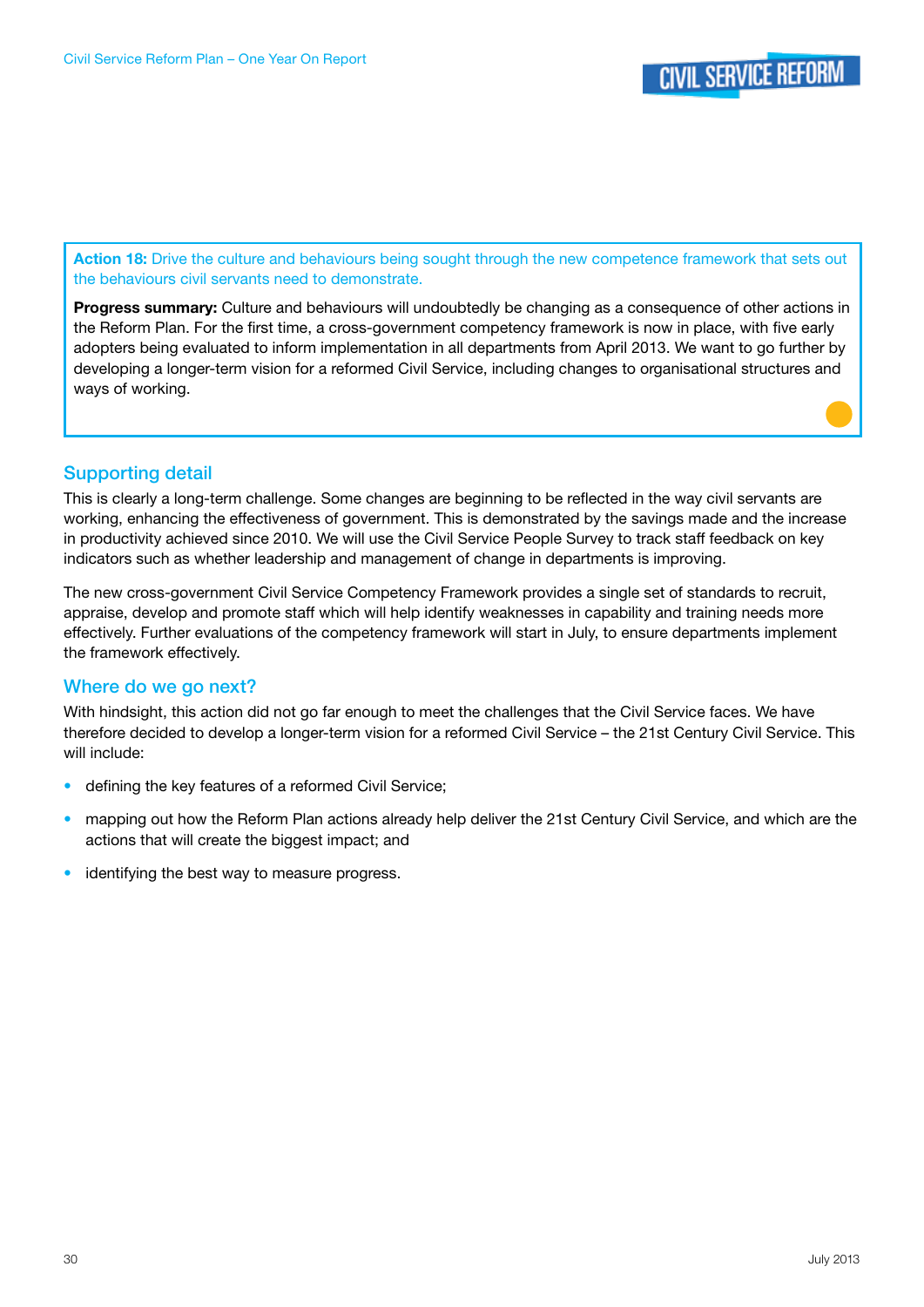## Further Actions

The Reform Plan was the first step in a process of incremental change to create a modern 21st Century Civil Service. One year later, the wider context is more challenging and the need to accelerate reform greater than ever. To achieve excellence, an organisation the size and complexity of the Civil Service must constantly evolve and improve. To that end, this section highlights further actions that build on the Reform Plan.

#### Strengthening accountability

Building on the new arrangements for greater ministerial involvement in the Permanent Secretary appointment process in Action 11, we will implement proposals to move to a fixed tenure appointment for Permanent Secretaries for all new appointments with immediate effect.

This will formalise the presumption that individuals will not continue in their roles once the fixed term of five years ends, unless their tenure is explicitly extended.

We are strengthening the accountability to Parliament of both Permanent Secretaries and the Senior Responsible Officers (SROs) for major projects. The "Osmotherly rules"17 sets out how departments should interact with Parliamentary select committees. A revised set of guidance retaining the key principles of ministerial accountability, but reflecting a more direct relationship between Parliament, Permanent Secretaries and SROs, will be published in the autumn following consultation with the House of Commons Liaison Committee and key stakeholders.

#### Supporting Ministers more effectively

Last month, the Government published a report on improving accountability and responsiveness of the Civil Service commissioned from the Institute for Public Policy Research (IPPR) through the Contestable Policy Fund.<sup>18</sup>

The report suggests that direct support for Ministers in the UK is severely underpowered by comparison with other similar Westminster-based systems, and with the pace and complexity of government ever increasing, Ministers need more support.

Under Action 11, Ministers can ask Permanent Secretaries to appoint a limited number of senior officials for a specified and time-limited period to give them support to drive implementation and delivery of their policies. Following receipt of the IPPR report, the Government will provide for Ministers in charge of departments the ability to appoint an "Extended Ministerial Office" subject to the agreement of the Prime Minister. In a Coalition Government, the appointment of an extended office will be agreed by the Prime Minister and Deputy Prime Minister, and they will also consider proposals to strengthen the office of the Coalition Minister (the junior Minister in a department headed by a Secretary of State of a different party).

The Extended Ministerial Office could comprise existing civil servants fulfilling the traditional private office role, special advisors and external appointees. Members of the office would be personally appointed by the Minister and be directly accountable to them. Civil service appointments would be made in accordance with the requirements of the Civil Service Commission's recruitment principles. The office could provide a number of functions including support for policy formulation, implementation, media handling, and responding to correspondence, as well as the traditional private office function.

<sup>17</sup> Government's guidance "Departmental Response and Evidence to Select Committees" (known as 'the Osmotherly Rules' after their author) sets out the long-established conventions governing Government's interaction with and accountability to Parliament.

<sup>18</sup> "*Accountability and Responsiveness in the Senior Civil Service: Lessons from Overseas*" https://www.gov.uk/government/news/ippr-report-into-other-civil-service-models-published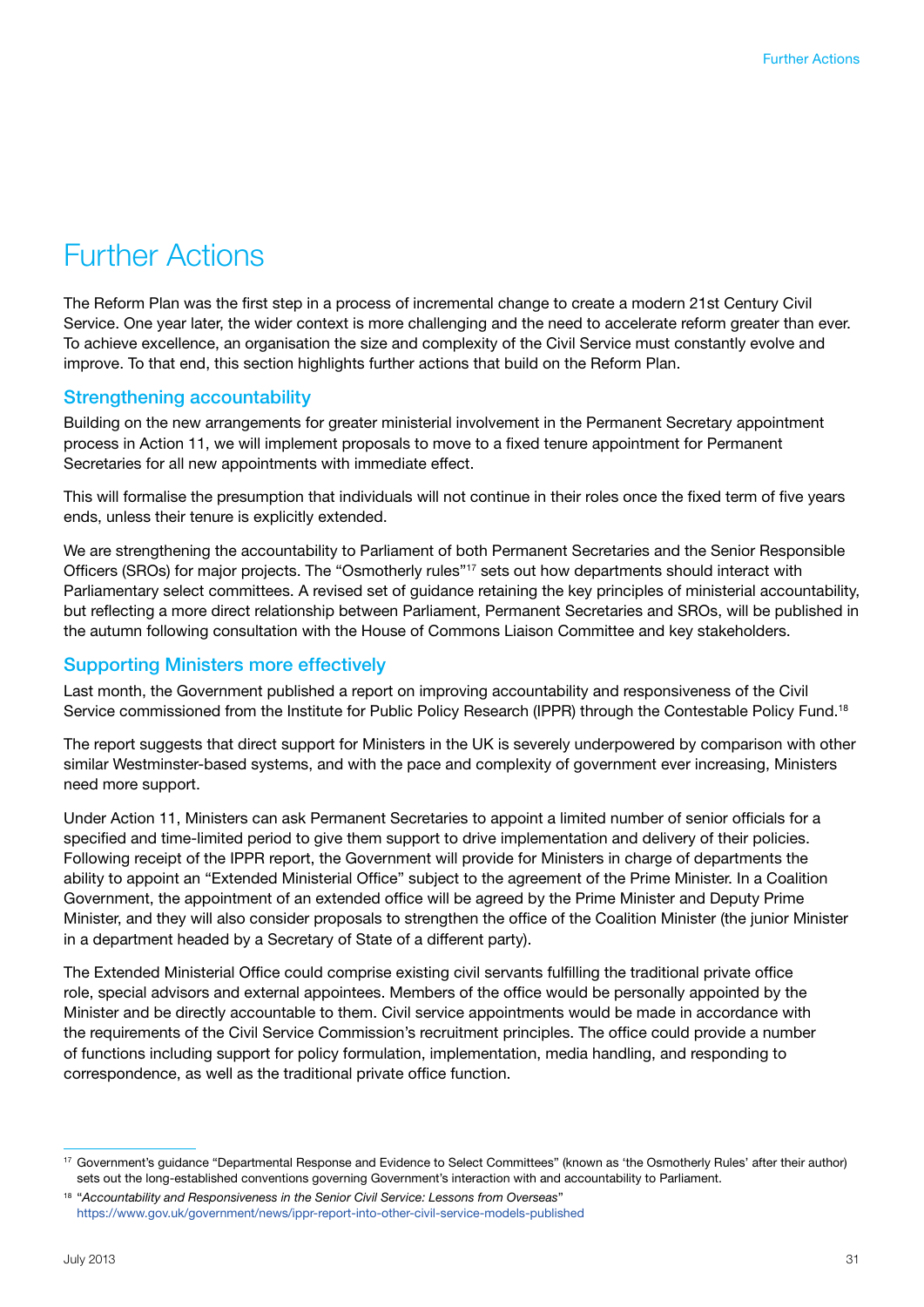#### Further integration of corporate functions

The Reform Plan started the integration of back-office and some expert services such as legal, internal audit, and the procurement of common goods and services. But 'tweaking' the current model is not enough. Government cannot afford to continue in this way. Much greater integration of corporate functions is taken for granted in wellrun private companies and other governments; the cross-government role of our corporate functions remains weak relative to other OECD countries.

Stronger corporate functional leadership will deliver potential further efficiency savings and higher quality, more resilient support for the business of government. We will design and deliver stronger corporate functional leadership for government, including (but not restricted to) human resources and information technology, together with further changes to procurement and communications services. We will target at least £1 billion of efficiency savings by 2015/16 through this work.

High-quality financial management is key to ensuring that the Government continues to reduce the deficit and that taxpayers' money is spent as efficiently as possible. The Government is reviewing how the Treasury, working with departments, can further improve financial standards, the quality of management information and wider financial capability.19

#### Further improving delivery of major projects

Significant progress has been made to improve the delivery of major projects under Action 8 of the Reform Plan. However, we need to do more.

The Major Projects Authority (MPA) will implement further changes to improve project delivery by April 2014. These will include changes to project initiation, assurance and intervention, and post-project audit as part of a wider suite of activity to reflect the MPA's business imperatives and parliamentary expectations, building on the Lord Browne recommendations.

As part of Spending Round 2013, the Government published a report on improving the delivery of infrastructure projects.20 This sets out a new approach based on the presumption that significant economic infrastructure projects and programmes should be undertaken by specialist delivery units with commercial expertise. Lord Deighton will work with departments with responsibility for economic infrastructure to take this work forward. This is in tandem with the MPA's ongoing role in monitoring and assuring major project delivery.

The MPA, Infrastructure UK and other centres of project and commercial expertise will work together to improve the Government's delivery capabilities.

#### Building capability by deploying talent more effectively

We will commission advice using the Contestable Policy Fund on possible interventions to remove any blockages to our most talented people succeeding in the Civil Service, and on how we support them more effectively in their roles. This will help to shape the current Talent Strategy as part of Action 13, and we will publish a new diversity strategy by March 2014.

<sup>19</sup> https://www.gov.uk/government/uploads/system/uploads/attachment\_data/file/209220/ strengthening\_financial\_management\_capability\_in\_government.pdf

<sup>20</sup> https://www.gov.uk/government/publications/investing-in-britains-future